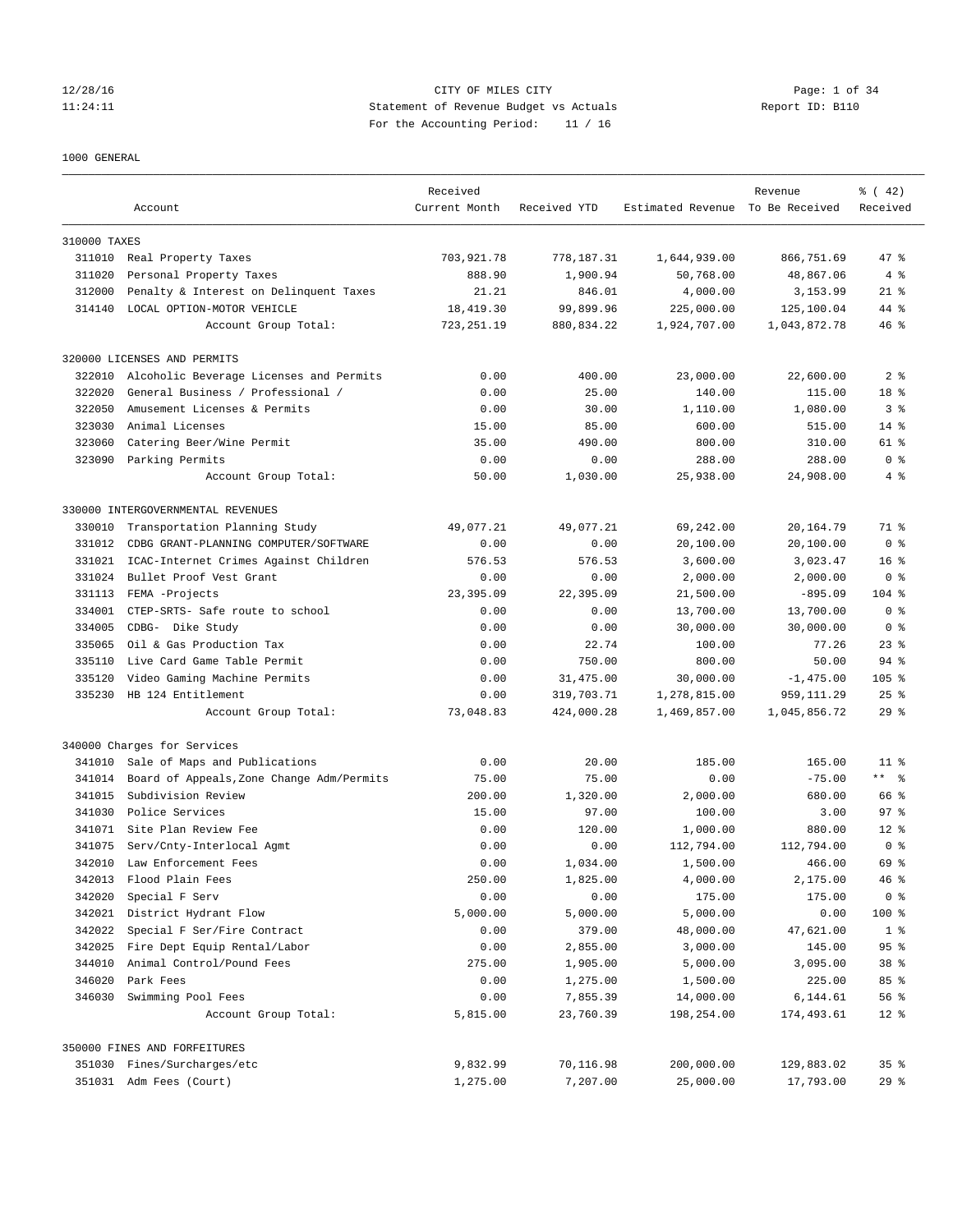### 12/28/16 CITY OF MILES CITY Page: 2 of 34 11:24:11 Statement of Revenue Budget vs Actuals Report ID: B110 For the Accounting Period: 11 / 16

#### 1000 GENERAL

|        |                                   | Received      |              |                   | Revenue        | % (42)          |
|--------|-----------------------------------|---------------|--------------|-------------------|----------------|-----------------|
|        | Account                           | Current Month | Received YTD | Estimated Revenue | To Be Received | Received        |
| 351035 | Animal Control Court Revenue      | 730.00        | 3,790.00     | 7,500.00          | 3,710.00       | $51$ $%$        |
| 351036 | Restitution Collection Fees       | 40.00         | 40.00        | 0.00              | $-40.00$       | ** 왕            |
|        | Account Group Total:              | 11,877.99     | 81, 153.98   | 232,500.00        | 151,346.02     | 35 <sup>8</sup> |
|        | 360000 MISCELLANEOUS REVENUE      |               |              |                   |                |                 |
| 361005 | MidRivers Franchise Fees          | 0.00          | 24,645.26    | 98,000.00         | 73, 354.74     | 25%             |
| 361010 | Land Rental                       | 0.00          | 34, 240.51   | 32,000.00         | $-2, 240.51$   | 107 %           |
| 361020 | Building Rentals                  | 1,349.99      | 6,749.95     | 16,100.00         | 9,350.05       | $42*$           |
| 362020 | MISC REVENUE                      | 30.00         | 88.28        | 10,000.00         | 9,911.72       | 1 <sup>8</sup>  |
| 362022 | Health Ins-MMIA Emp Benefits Prog | 3, 373.43     | 6,062.24     | 0.00              | $-6,062.24$    | ** %            |
| 362070 | WAGE ANALYSIS CONTRIBUTION        | 0.00          | 0.00         | 10,050.00         | 10,050.00      | 0 <sup>8</sup>  |
| 365000 | Contributions and Donations       | 0.00          | 1,155.00     | 1,000.00          | $-155.00$      | $116$ %         |
| 365012 | Swimming Lessions                 | 0.00          | 0.00         | 500.00            | 500.00         | 0 <sup>8</sup>  |
| 365013 | Shop With A Cop                   | 0.00          | 0.00         | 5,000.00          | 5,000.00       | 0 <sup>8</sup>  |
| 365014 | Denton Field Project/2015         | 0.00          | 26.60        | 44,576.00         | 44,549.40      | 0 <sup>8</sup>  |
| 365015 | Florence Stacy Foundation         | 0.00          | 500.00       | 66,917.00         | 66, 417.00     | 1 <sup>8</sup>  |
| 365016 | Milwaukee Park                    | 0.00          | 0.00         | 16,217.00         | 16,217.00      | 0 <sup>8</sup>  |
| 365040 | DONATIONS-FIRE/AMB                | 1,594.00      | 1,594.00     | 1,964.00          | 370.00         | $81$ %          |
| 366040 | Misc.-BHS                         | 0.00          | 0.00         | 800.00            | 800.00         | 0 <sup>8</sup>  |
| 366050 | Sale of Junk/Salvage-PD cars      | 0.00          | 0.00         | 1,000.00          | 1,000.00       | 0 <sup>8</sup>  |
|        | Account Group Total:              | 6,347.42      | 75,061.84    | 304,124.00        | 229,062.16     | $25$ $%$        |
|        | 370000 INVESTMENT EARNINGS        |               |              |                   |                |                 |
|        | 371010 Investment Earnings        | 207.39        | 1,468.90     | 2,100.00          | 631.10         | 70 %            |
|        | Account Group Total:              | 207.39        | 1,468.90     | 2,100.00          | 631.10         | 70 %            |
|        | 380000 OTHER FINANCING SOURCES    |               |              |                   |                |                 |
| 381070 | Proceeds/Loans/Intercap 016-2015  | 0.00          | 0.00         | 302,500.00        | 302,500.00     | 0 <sup>8</sup>  |
| 383000 | Interfund Operating Transfer      | 20,007.00     | 119,119.00   | 606,367.00        | 487,248.00     | $20*$           |
|        | Account Group Total:              | 20,007.00     | 119,119.00   | 908,867.00        | 789,748.00     | $13*$           |
|        | Total:<br>Fund                    | 840,604.82    | 1,606,428.61 | 5,066,347.00      | 3,459,918.39   | $32*$           |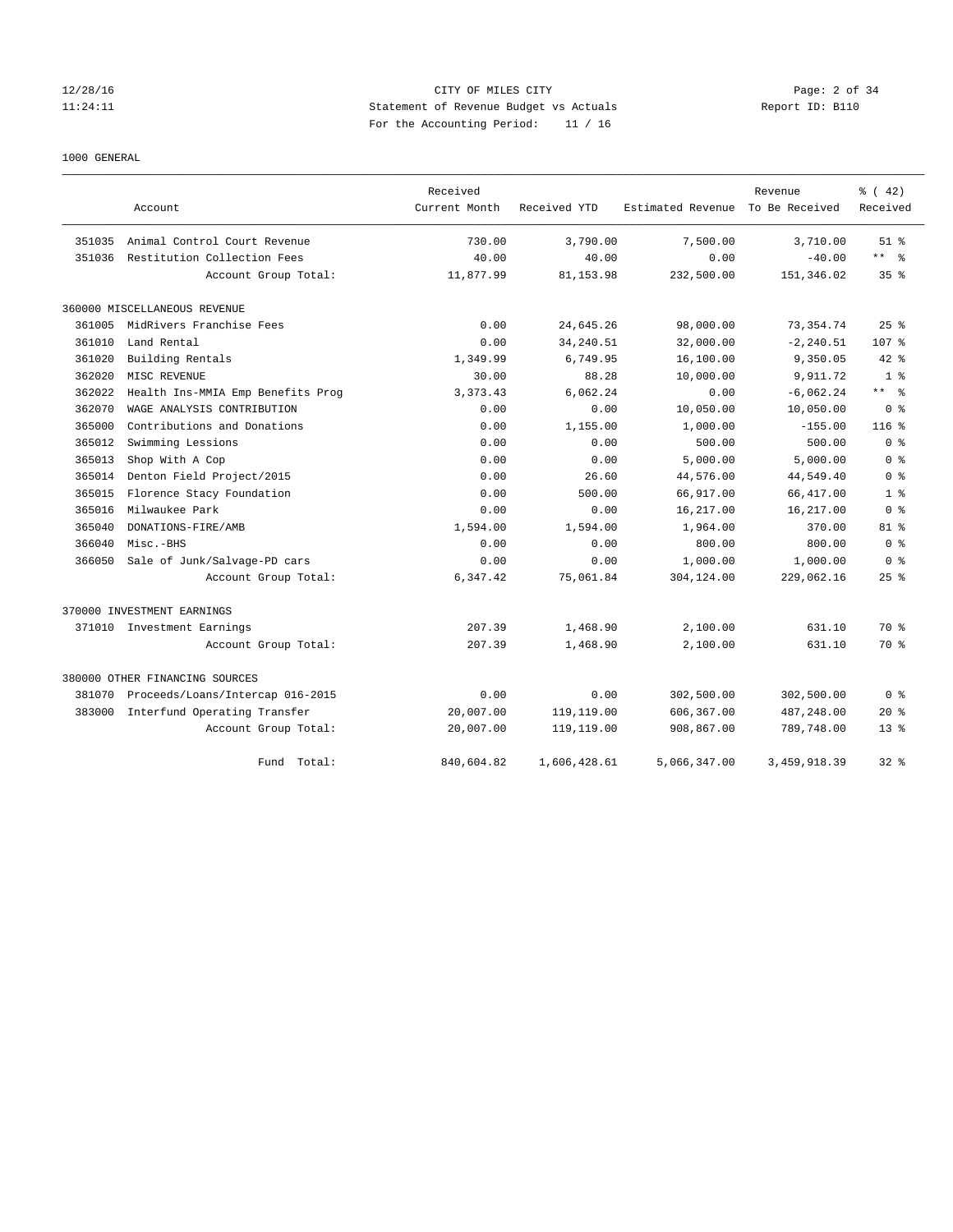### 12/28/16 CITY OF MILES CITY Page: 3 of 34 11:24:11 Statement of Revenue Budget vs Actuals Report ID: B110 For the Accounting Period: 11 / 16

# 2220 LIBRARY

|        |                                   | Received      |              |                   | Revenue        | $\frac{1}{6}$ ( 42) |
|--------|-----------------------------------|---------------|--------------|-------------------|----------------|---------------------|
|        | Account                           | Current Month | Received YTD | Estimated Revenue | To Be Received | Received            |
|        | 340000 Charges for Services       |               |              |                   |                |                     |
| 341075 | Serv/Cnty-Interlocal Agmt         | 0.00          | 0.00         | 39,808.00         | 39,808.00      | 0 <sup>8</sup>      |
| 346070 | Library Fees                      | 209.75        | 1,084.20     | 4,000.00          | 2,915.80       | 27%                 |
| 346074 | Book Sales                        | 7.00          | 115.50       | 400.00            | 284.50         | 29%                 |
|        | Account Group Total:              | 216.75        | 1,199.70     | 44,208.00         | 43,008.30      | 3 <sup>°</sup>      |
|        | 360000 MISCELLANEOUS REVENUE      |               |              |                   |                |                     |
| 365035 | Donation-Library Board of Trustee | 0.00          | 2,936.27     | 0.00              | $-2,936.27$    | $***$ $\frac{6}{5}$ |
|        | Account Group Total:              | 0.00          | 2,936.27     | 0.00              | $-2,936.27$    | $***$ $\frac{6}{5}$ |
|        | 380000 OTHER FINANCING SOURCES    |               |              |                   |                |                     |
| 383000 | Interfund Operating Transfer      | 24,483.00     | 122,415.00   | 293,791.00        | 171,376.00     | $42$ %              |
|        | Account Group Total:              | 24,483.00     | 122,415.00   | 293,791.00        | 171,376.00     | 42 %                |
|        | Fund Total:                       | 24,699.75     | 126,550.97   | 337,999.00        | 211,448.03     | $37$ %              |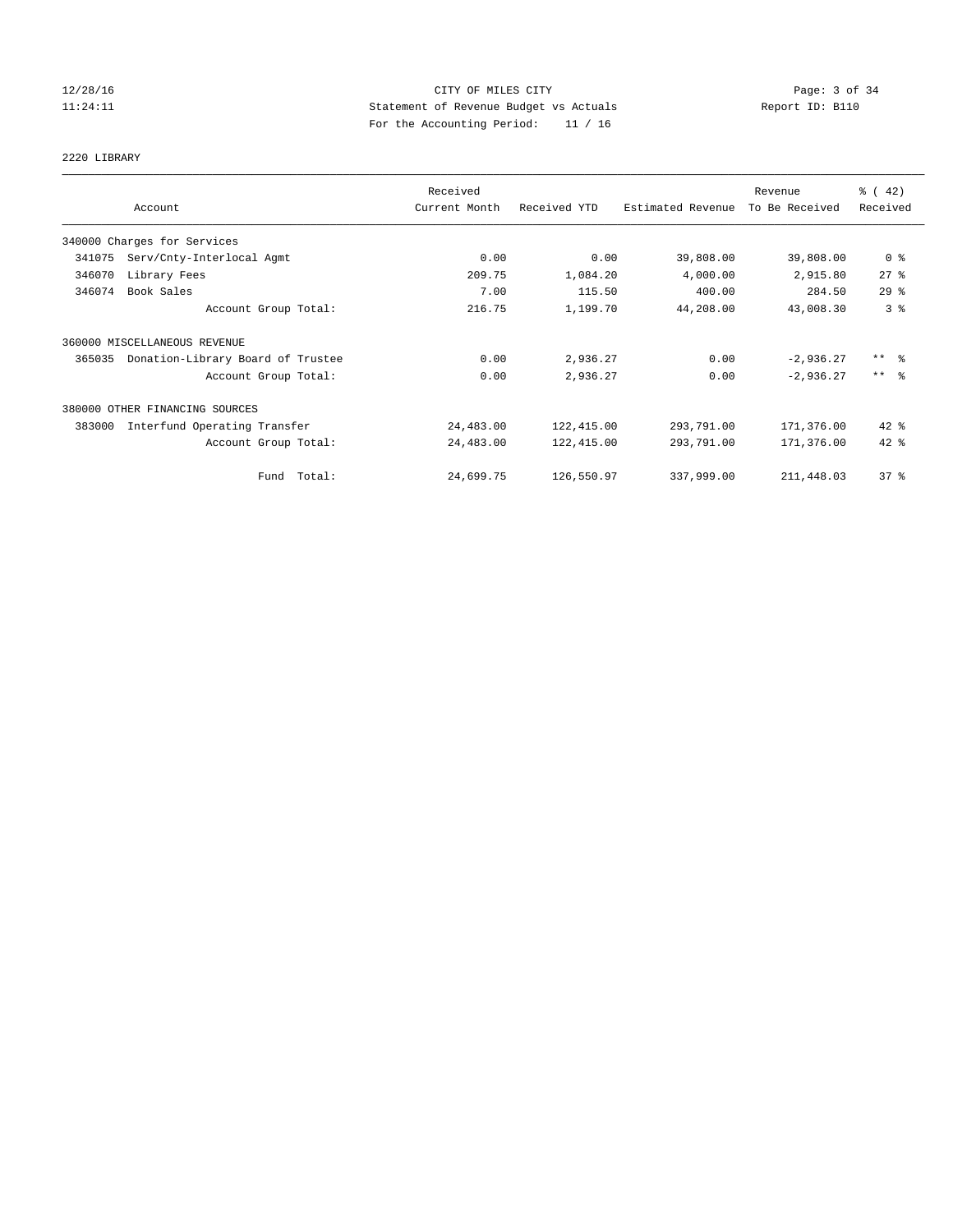### 12/28/16 CITY OF MILES CITY Page: 4 of 34 11:24:11 Statement of Revenue Budget vs Actuals Report ID: B110 For the Accounting Period: 11 / 16

2260 EMERGENCY DISASTER

|              | Account                                | Received<br>Current Month | Received YTD | Estimated Revenue | Revenue<br>To Be Received | $\frac{1}{6}$ ( 42)<br>Received |  |
|--------------|----------------------------------------|---------------------------|--------------|-------------------|---------------------------|---------------------------------|--|
| 310000 TAXES |                                        |                           |              |                   |                           |                                 |  |
| 312000       | Penalty & Interest on Delinquent Taxes | 0.20                      | 8.06         | 0.00              | $-8.06$                   | $***$ $\frac{6}{3}$             |  |
|              | Account Group Total:                   | 0.20                      | 8.06         | 0.00              | $-8.06$                   | $***$ $\approx$                 |  |
|              | 330000 INTERGOVERNMENTAL REVENUES      |                           |              |                   |                           |                                 |  |
| 331113       | FEMA -Projects                         | $-22,500.00$              | 0.00         | 0.00              | 0.00                      | $***$ $\frac{6}{3}$             |  |
|              | Account Group Total:                   | $-22,500.00$              | 0.00         | 0.00              | 0.00                      | $***$ $\approx$                 |  |
|              | Total:<br>Fund                         | $-22, 499.80$             | 8.06         | 0.00              | $-8.06$                   | $***$ $\frac{6}{3}$             |  |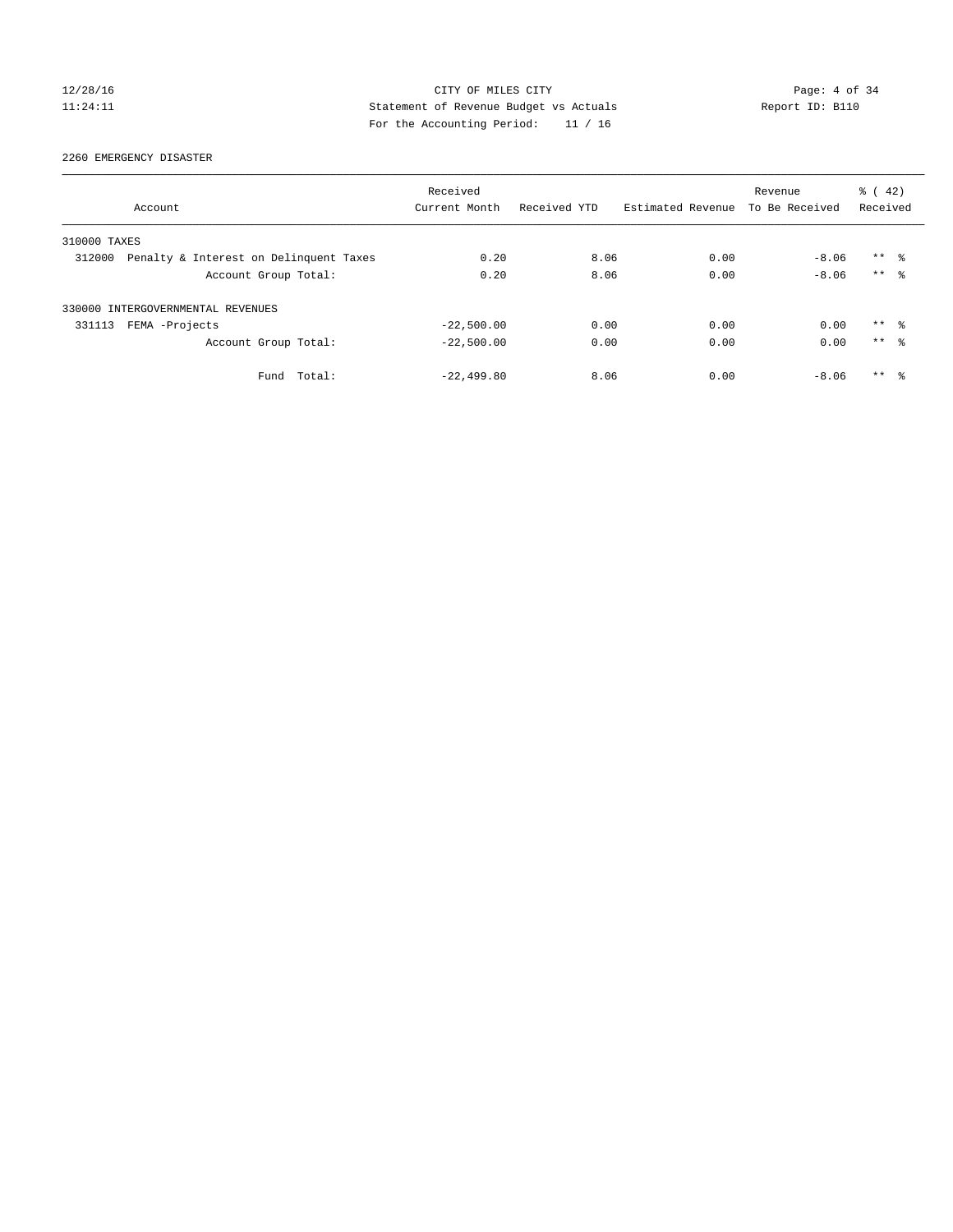# 12/28/16 CITY OF MILES CITY Page: 5 of 34 11:24:11 Statement of Revenue Budget vs Actuals Report ID: B110 For the Accounting Period: 11 / 16

#### 2270 Health

|                                        | Received      |              |                   | Revenue        | $\frac{3}{6}$ ( 42) |
|----------------------------------------|---------------|--------------|-------------------|----------------|---------------------|
| Account                                | Current Month | Received YTD | Estimated Revenue | To Be Received | Received            |
| 340000 Charges for Services            |               |              |                   |                |                     |
| Health Inspection Fees<br>344030       | 0.00          | 0.00         | 20,000.00         | 20,000.00      | 0 <sup>8</sup>      |
| Account Group Total:                   | 0.00          | 0.00         | 20,000.00         | 20,000.00      | 0 <sup>8</sup>      |
| 380000 OTHER FINANCING SOURCES         |               |              |                   |                |                     |
| Interfund Operating Transfer<br>383000 | 0.00          | 0.00         | 16,500.00         | 16,500.00      | 0 <sup>8</sup>      |
| Account Group Total:                   | 0.00          | 0.00         | 16,500.00         | 16,500.00      | 0 <sup>8</sup>      |
| Total:<br>Fund                         | 0.00          | 0.00         | 36,500.00         | 36,500.00      | 0 %                 |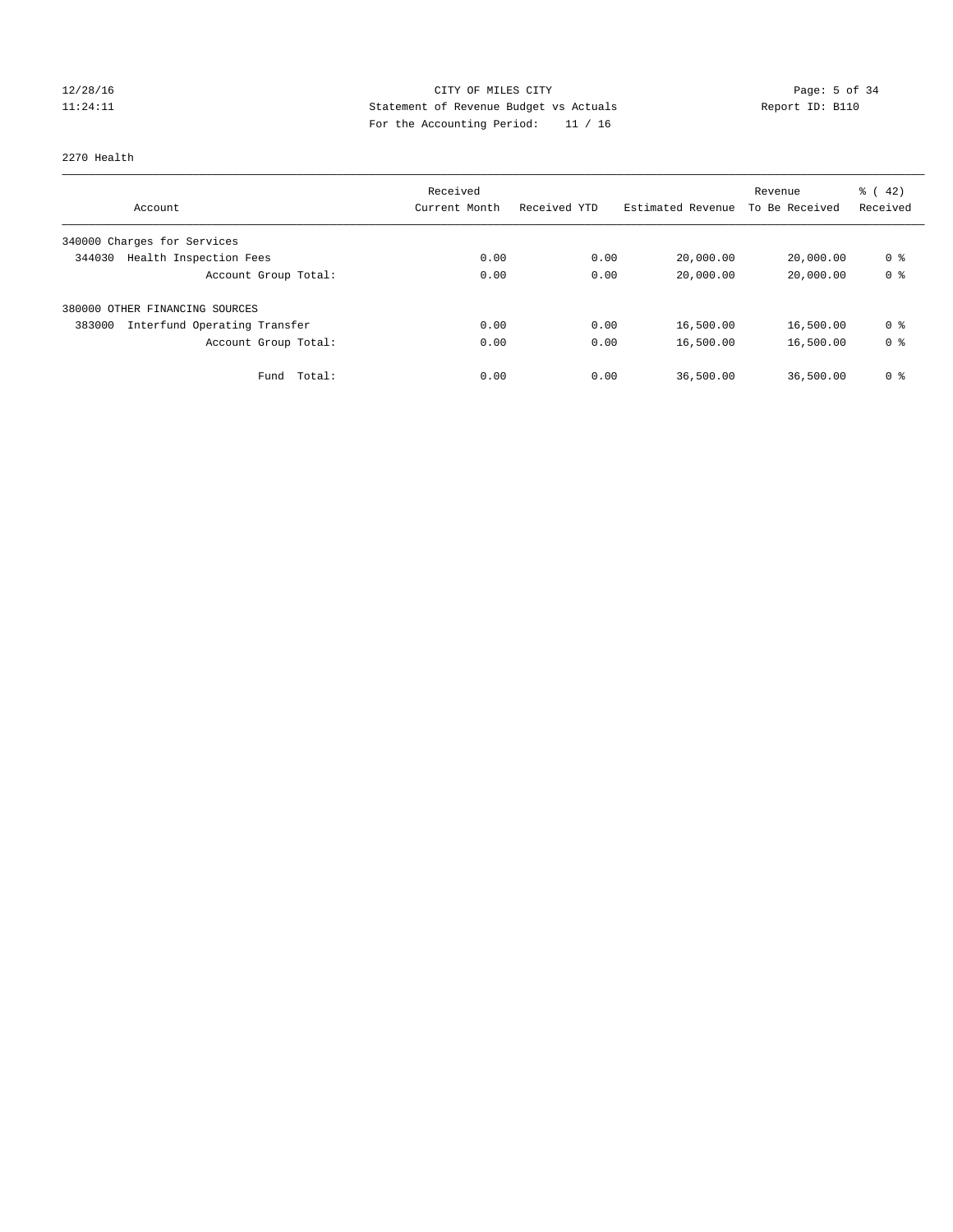# 12/28/16 CITY OF MILES CITY Page: 6 of 34 11:24:11 Statement of Revenue Budget vs Actuals Report ID: B110 For the Accounting Period: 11 / 16

2310 TIFD-Downtown

|                                        | Received      |              |                   | Revenue        | $\frac{3}{6}$ ( 42) |
|----------------------------------------|---------------|--------------|-------------------|----------------|---------------------|
| Account                                | Current Month | Received YTD | Estimated Revenue | To Be Received | Received            |
| 330000 INTERGOVERNMENTAL REVENUES      |               |              |                   |                |                     |
| 331171<br>HP-CDBG-ED Grant             | 0.00          | 0.00         | 190,000.00        | 190,000.00     | 0 <sup>8</sup>      |
| Montana Main St Grant<br>331172        | 0.00          | 0.00         | 10,000.00         | 10,000.00      | 0 <sup>8</sup>      |
| Account Group Total:                   | 0.00          | 0.00         | 200,000.00        | 200,000.00     | 0 <sup>8</sup>      |
| 340000 Charges for Services            |               |              |                   |                |                     |
| 346080<br>Preservation Service Fees    | 0.00          | 0.00         | 10,000.00         | 10,000.00      | 0 <sup>8</sup>      |
| Account Group Total:                   | 0.00          | 0.00         | 10,000.00         | 10,000.00      | 0 <sup>8</sup>      |
| 360000 MISCELLANEOUS REVENUE           |               |              |                   |                |                     |
| 365020<br>Private Grant                | 0.00          | 0.00         | 8,800.00          | 8,800.00       | 0 <sup>8</sup>      |
| Account Group Total:                   | 0.00          | 0.00         | 8,800.00          | 8,800.00       | 0 <sup>8</sup>      |
| 380000 OTHER FINANCING SOURCES         |               |              |                   |                |                     |
| 383000<br>Interfund Operating Transfer | 0.00          | 0.00         | 5,800.00          | 5,800.00       | 0 <sup>8</sup>      |
| Account Group Total:                   | 0.00          | 0.00         | 5,800.00          | 5,800.00       | 0 <sup>8</sup>      |
| Fund Total:                            | 0.00          | 0.00         | 224,600.00        | 224,600.00     | 0 <sup>8</sup>      |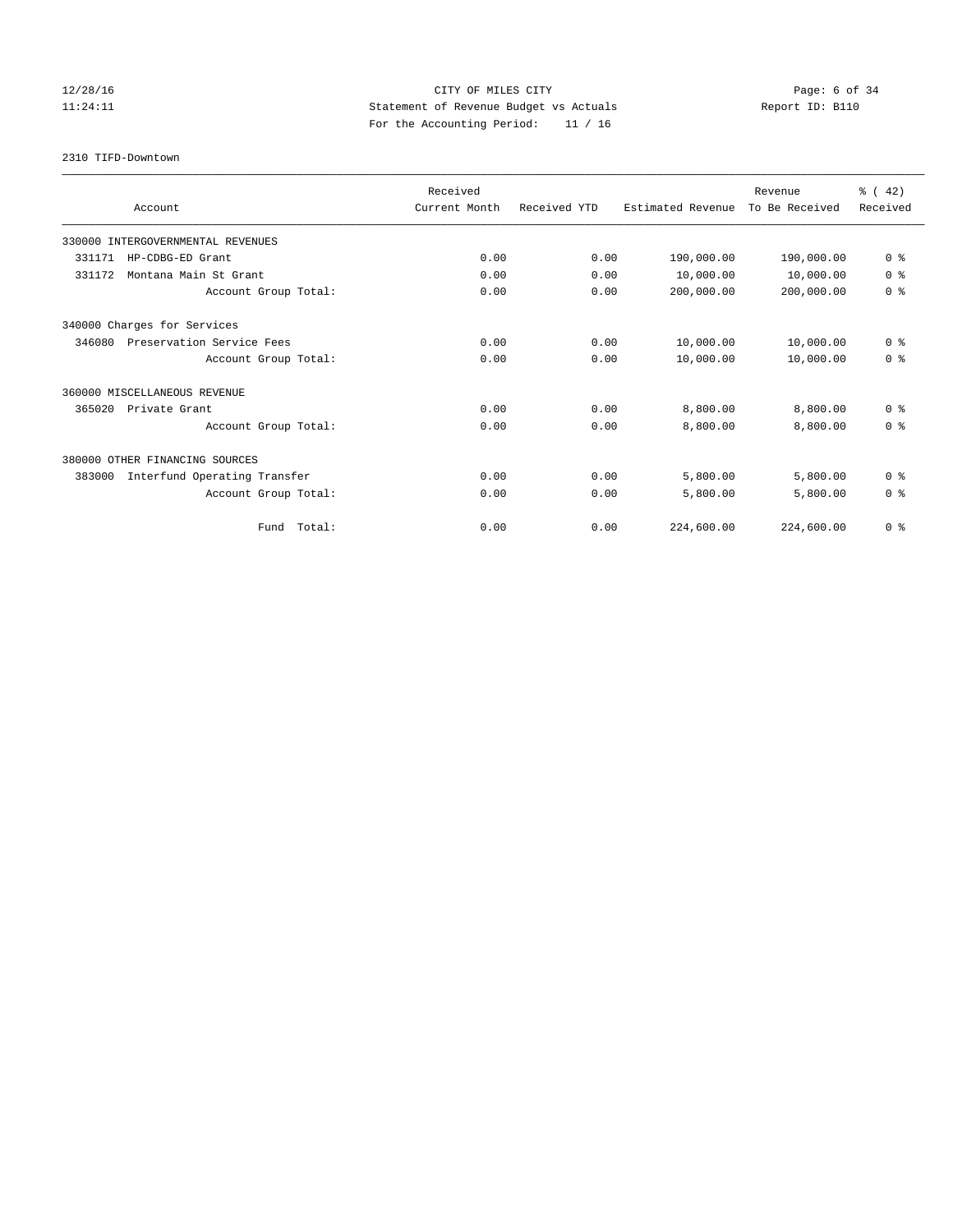### 12/28/16 CITY OF MILES CITY Page: 7 of 34 11:24:11 Statement of Revenue Budget vs Actuals Report ID: B110 For the Accounting Period: 11 / 16

2350 Local Government/Study Commission

|              | Account                 |             | Received<br>Current Month |      | Received YTD |       | Estimated Revenue | Revenue<br>To Be Received | $\frac{1}{6}$ ( 42)<br>Received |
|--------------|-------------------------|-------------|---------------------------|------|--------------|-------|-------------------|---------------------------|---------------------------------|
| 310000 TAXES |                         |             |                           |      |              |       |                   |                           |                                 |
| 311010       | Real Property Taxes     |             |                           | 0.92 |              | 77.23 | 11,739.00         | 11,661.77                 | 18                              |
| 311020       | Personal Property Taxes |             |                           | 5.06 |              | 10.81 | 0.00              | $-10.81$                  | $***$ %                         |
|              | Account Group Total:    |             |                           | 5.98 |              | 88.04 | 11,739.00         | 11,650.96                 | 1 <sup>°</sup>                  |
|              |                         | Fund Total: |                           | 5.98 |              | 88.04 | 11,739.00         | 11,650.96                 | 1 <sup>8</sup>                  |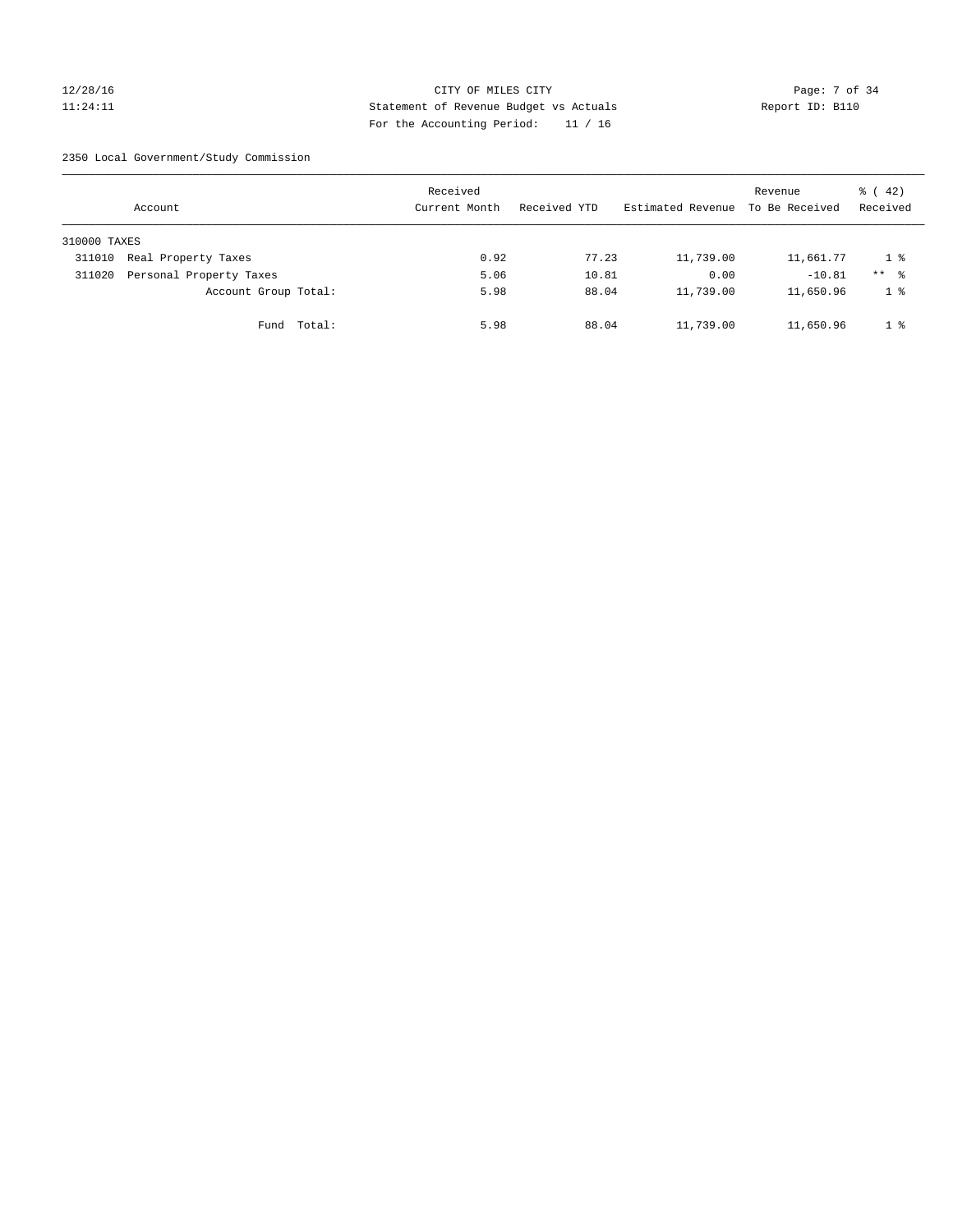### 12/28/16 CITY OF MILES CITY Page: 8 of 34 11:24:11 Statement of Revenue Budget vs Actuals Report ID: B110 For the Accounting Period: 11 / 16

2372 Permissive Medical Levy

|              | Account                                | Received<br>Current Month | Received YTD | Estimated Revenue | Revenue<br>To Be Received | $\frac{1}{6}$ ( 42)<br>Received |
|--------------|----------------------------------------|---------------------------|--------------|-------------------|---------------------------|---------------------------------|
| 310000 TAXES |                                        |                           |              |                   |                           |                                 |
| 311010       | Real Property Taxes                    | 79,986.49                 | 88,375.53    | 186,949.00        | 98,573.47                 | $47*$                           |
| 311020       | Personal Property Taxes                | 97.72                     | 208.97       | 5,769.00          | 5,560.03                  | $4 \text{ }$                    |
| 312000       | Penalty & Interest on Delinquent Taxes | 0.70                      | 28.20        | 0.00              | $-28.20$                  | $***$ $\frac{6}{5}$             |
|              | Account Group Total:                   | 80,084.91                 | 88,612.70    | 192,718.00        | 104,105.30                | $46*$                           |
|              | Total:<br>Fund                         | 80,084.91                 | 88,612.70    | 192,718.00        | 104,105.30                | $46$ %                          |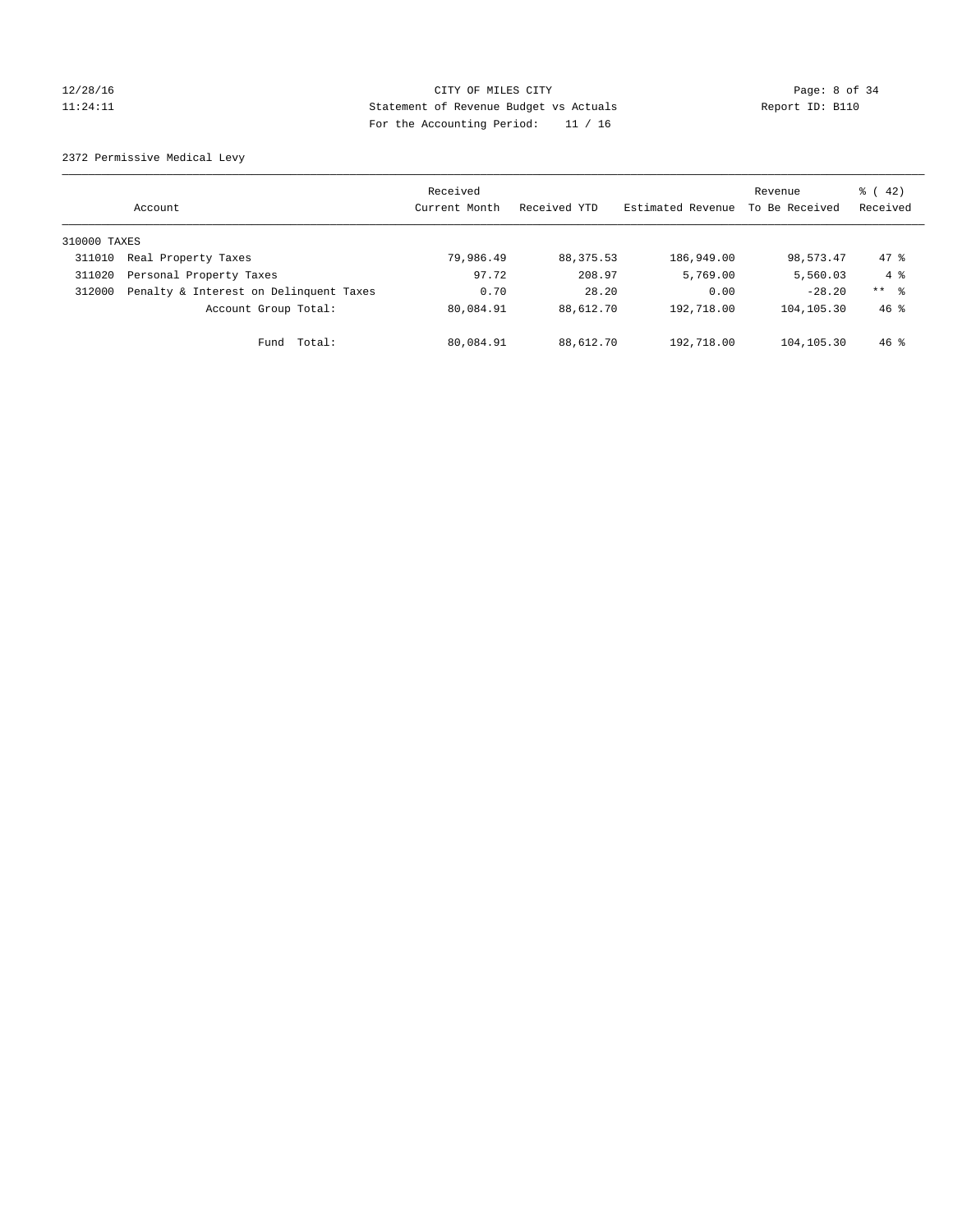### 12/28/16 CITY OF MILES CITY Page: 9 of 34 11:24:11 Statement of Revenue Budget vs Actuals Report ID: B110 For the Accounting Period: 11 / 16

#### 2394 BUILDING CODE ENFORCEMENT

| Account                              | Received<br>Current Month | Received YTD | Estimated Revenue | Revenue<br>To Be Received | $\frac{1}{6}$ ( 42)<br>Received |
|--------------------------------------|---------------------------|--------------|-------------------|---------------------------|---------------------------------|
| 320000 LICENSES AND PERMITS          |                           |              |                   |                           |                                 |
| Building & Related Permits<br>323010 | 3,990.00                  | 54, 148. 33  | 75,000.00         | 20,851.67                 | 72 %                            |
| Account Group Total:                 | 3,990.00                  | 54, 148, 33  | 75,000.00         | 20,851.67                 | 72 %                            |
| Fund Total:                          | 3,990.00                  | 54,148.33    | 75,000.00         | 20,851.67                 | 72 %                            |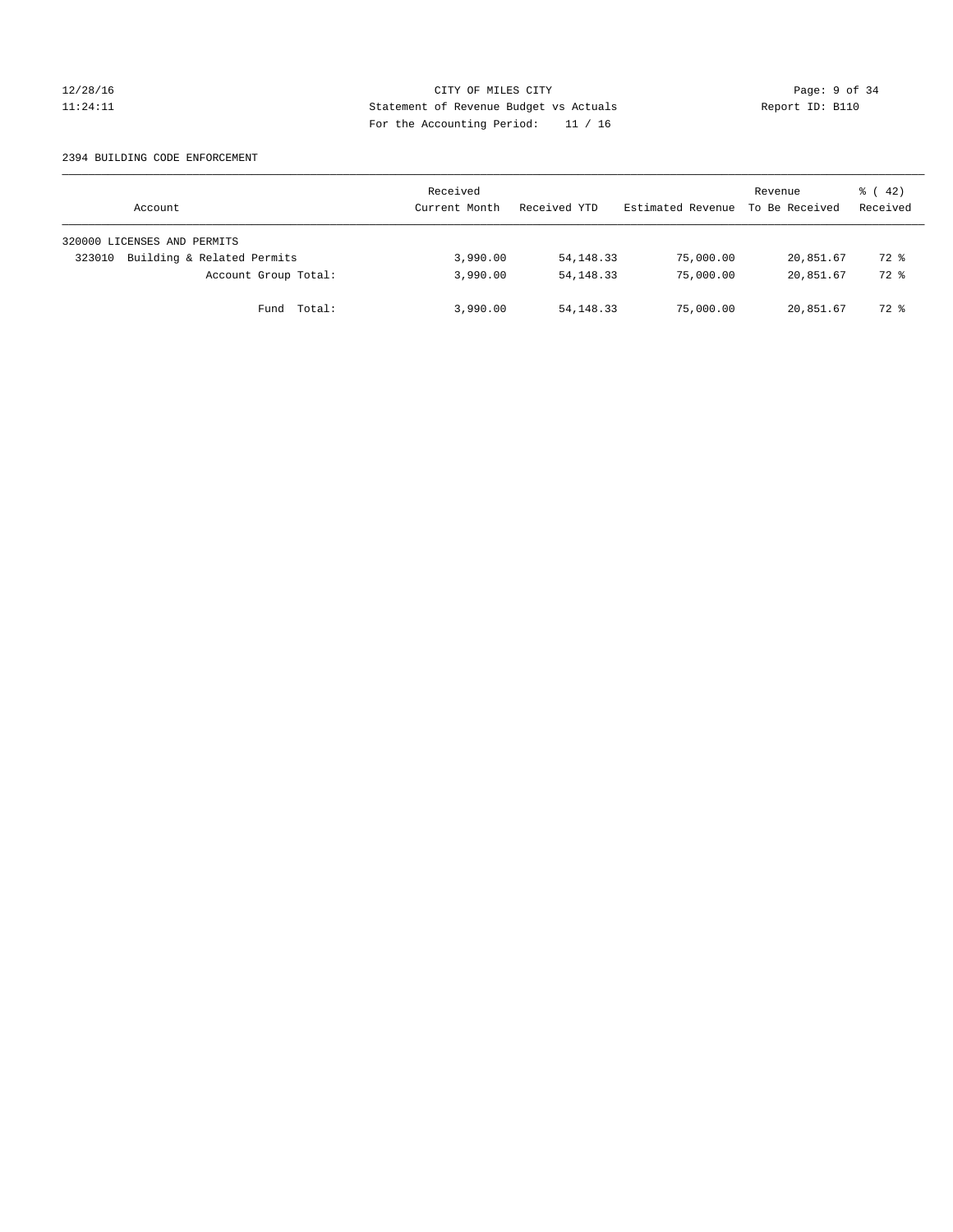### 12/28/16 Page: 10 of 34 11:24:11 Statement of Revenue Budget vs Actuals Report ID: B110 For the Accounting Period: 11 / 16

2400 LTG M D#165-(Gen City)

| Account                      |                                          | Received<br>Current Month | Received YTD | Estimated Revenue | Revenue<br>To Be Received | $\frac{6}{6}$ ( 42)<br>Received |
|------------------------------|------------------------------------------|---------------------------|--------------|-------------------|---------------------------|---------------------------------|
|                              |                                          |                           |              |                   |                           |                                 |
| 360000 MISCELLANEOUS REVENUE |                                          |                           |              |                   |                           |                                 |
| 363010                       | Maintenance Assessments                  | 86,785.64                 | 96,612.64    | 173,514.00        | 76,901.36                 | $56$ $\frac{6}{3}$              |
| 363040                       | Penalty & Interest on Deling Assessments | 2.42                      | 133.62       | 500.00            | 366.38                    | $27$ $%$                        |
|                              | Account Group Total:                     | 86,788.06                 | 96,746.26    | 174,014.00        | 77,267.74                 | 56%                             |
| 370000 INVESTMENT EARNINGS   |                                          |                           |              |                   |                           |                                 |
| 371010                       | Investment Earnings                      | 0.00                      | 40.32        | 100.00            | 59.68                     | $40*$                           |
|                              | Account Group Total:                     | 0.00                      | 40.32        | 100.00            | 59.68                     | $40*$                           |
|                              | Fund Total:                              | 86,788.06                 | 96,786.58    | 174,114.00        | 77,327.42                 | 56 %                            |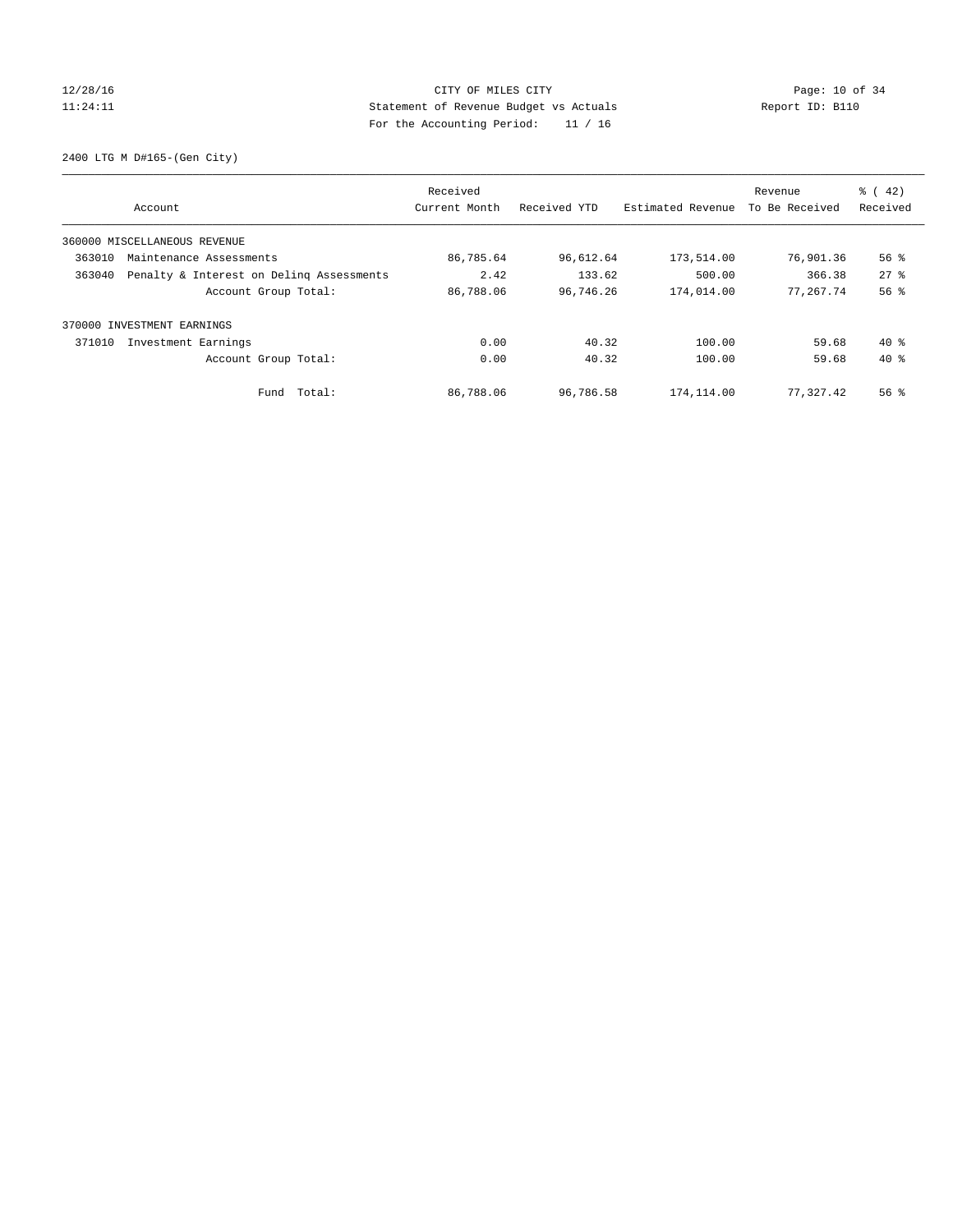### 12/28/16 Page: 11 of 34 11:24:11 Statement of Revenue Budget vs Actuals Report ID: B110 For the Accounting Period: 11 / 16

2420 LTG M D#167-(MilesAddn Etc)

|        | Account                                  | Received<br>Current Month | Received YTD | Estimated Revenue | Revenue<br>To Be Received | $\frac{1}{6}$ (42)<br>Received |
|--------|------------------------------------------|---------------------------|--------------|-------------------|---------------------------|--------------------------------|
|        |                                          |                           |              |                   |                           |                                |
|        | 360000 MISCELLANEOUS REVENUE             |                           |              |                   |                           |                                |
| 363010 | Maintenance Assessments                  | 13,803.79                 | 16,244.77    | 30,310.00         | 14,065.23                 | $54$ $%$                       |
| 363040 | Penalty & Interest on Deling Assessments | 0.00                      | 62.92        | 100.00            | 37.08                     | 63 %                           |
|        | Account Group Total:                     | 13,803.79                 | 16,307.69    | 30,410.00         | 14,102.31                 | 54 %                           |
| 370000 | INVESTMENT EARNINGS                      |                           |              |                   |                           |                                |
| 371010 | Investment Earnings                      | 2.23                      | 18.47        | 0.00              | $-18.47$                  | $***$ %                        |
|        | Account Group Total:                     | 2.23                      | 18.47        | 0.00              | $-18.47$                  | $***$ $\approx$                |
|        | Fund Total:                              | 13,806.02                 | 16,326.16    | 30,410.00         | 14,083.84                 | $54$ $%$                       |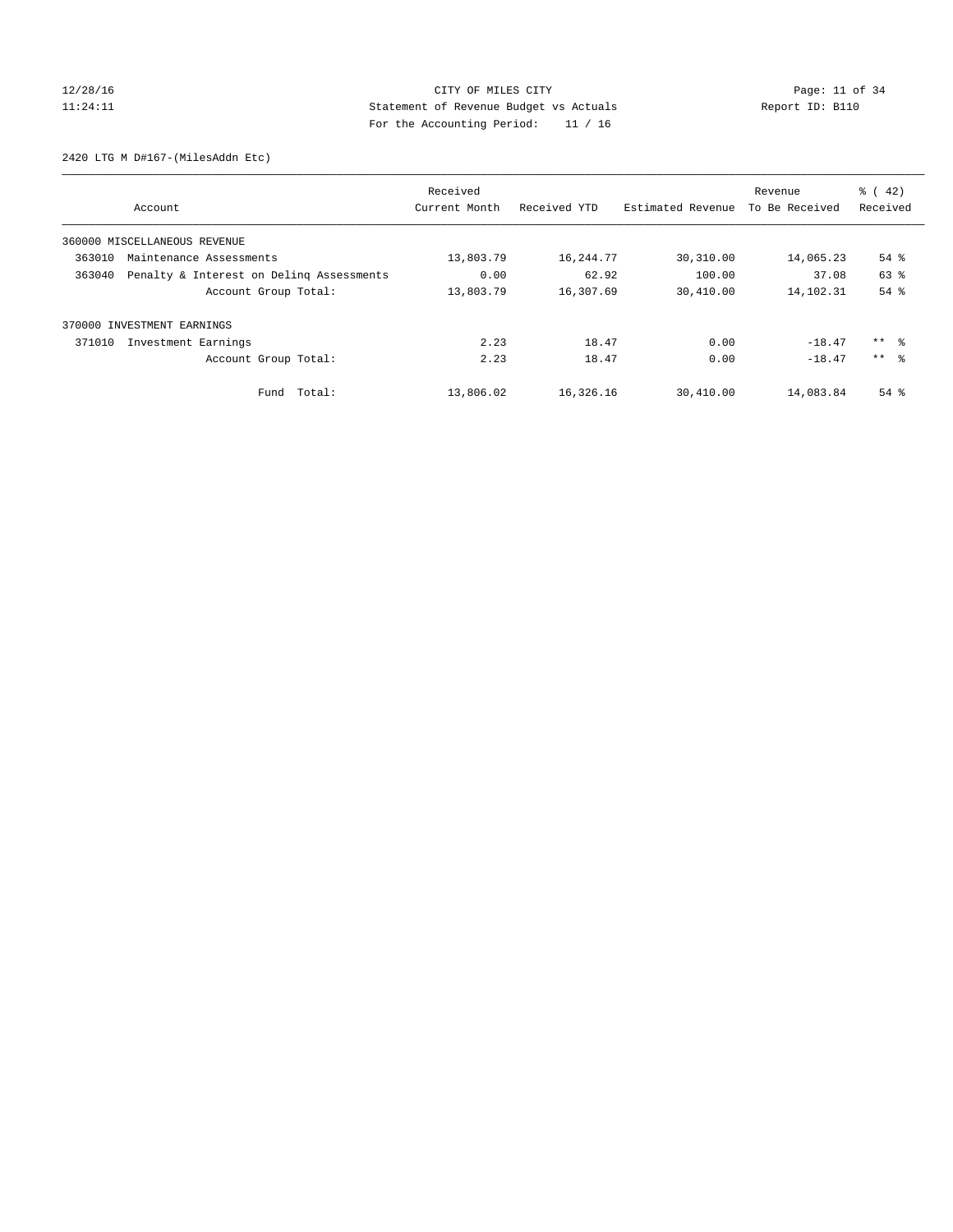### 12/28/16 Page: 12 of 34 11:24:11 Statement of Revenue Budget vs Actuals Report ID: B110 For the Accounting Period: 11 / 16

#### 2430 LTG M D#171-(Balsam Est)

|        | Account                      | Received<br>Current Month | Received YTD | Estimated Revenue | Revenue<br>To Be Received | $\frac{1}{6}$ ( 42)<br>Received |
|--------|------------------------------|---------------------------|--------------|-------------------|---------------------------|---------------------------------|
|        |                              |                           |              |                   |                           |                                 |
|        | 360000 MISCELLANEOUS REVENUE |                           |              |                   |                           |                                 |
| 363010 | Maintenance Assessments      | 2,480.75                  | 2,786.89     | 5,607.00          | 2,820.11                  | $50*$                           |
|        | Account Group Total:         | 2,480.75                  | 2,786.89     | 5,607.00          | 2,820.11                  | 50%                             |
| 370000 | INVESTMENT EARNINGS          |                           |              |                   |                           |                                 |
| 371010 | Investment Earnings          | 0.00                      | 0.53         | 0.00              | $-0.53$                   | $***$ $\frac{6}{3}$             |
|        | Account Group Total:         | 0.00                      | 0.53         | 0.00              | $-0.53$                   | $***$ $\approx$                 |
|        | Total:<br>Fund               | 2,480.75                  | 2,787.42     | 5,607.00          | 2,819.58                  | $50*$                           |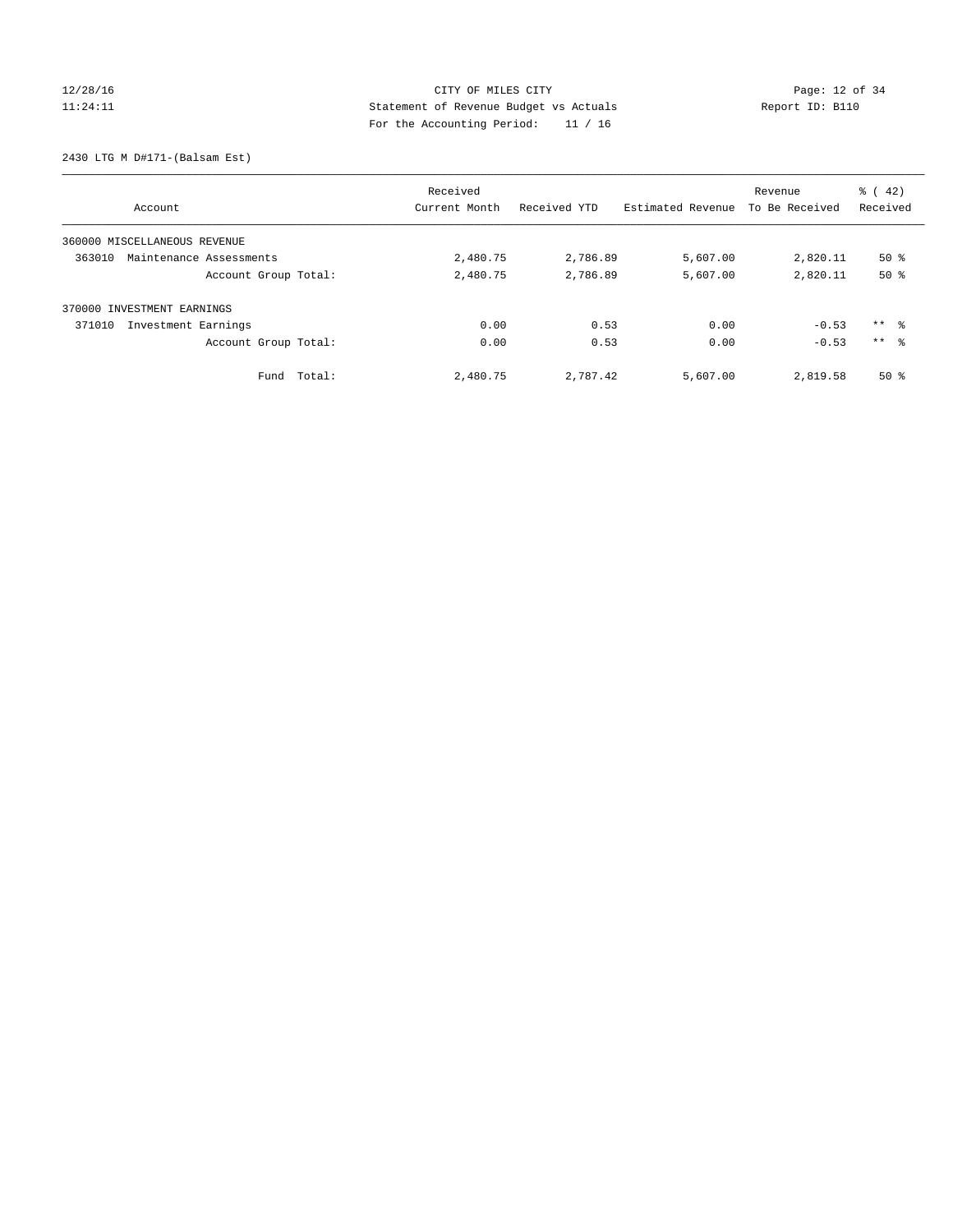# 12/28/16 Page: 13 of 34 11:24:11 Statement of Revenue Budget vs Actuals Report ID: B110 For the Accounting Period: 11 / 16

2440 LTG M D#172-(Main Str)

| Account                                            | Received<br>Current Month | Received YTD | Estimated Revenue | Revenue<br>To Be Received | $\frac{1}{6}$ ( 42)<br>Received |
|----------------------------------------------------|---------------------------|--------------|-------------------|---------------------------|---------------------------------|
|                                                    |                           |              |                   |                           |                                 |
| 360000 MISCELLANEOUS REVENUE                       |                           |              |                   |                           |                                 |
| 363010<br>Maintenance Assessments                  | 8,371.70                  | 10,006.05    | 18,528.00         | 8,521.95                  | $54$ $%$                        |
| Penalty & Interest on Deling Assessments<br>363040 | 0.00                      | 20.05        | 100.00            | 79.95                     | $20*$                           |
| Account Group Total:                               | 8,371.70                  | 10,026.10    | 18,628.00         | 8,601.90                  | 54 %                            |
| INVESTMENT EARNINGS<br>370000                      |                           |              |                   |                           |                                 |
| 371010<br>Investment Earnings                      | 1.68                      | 11.50        | 50.00             | 38.50                     | $23$ $%$                        |
| Account Group Total:                               | 1.68                      | 11.50        | 50.00             | 38.50                     | $23$ $%$                        |
| Fund Total:                                        | 8,373.38                  | 10,037.60    | 18,678.00         | 8,640.40                  | $54$ $%$                        |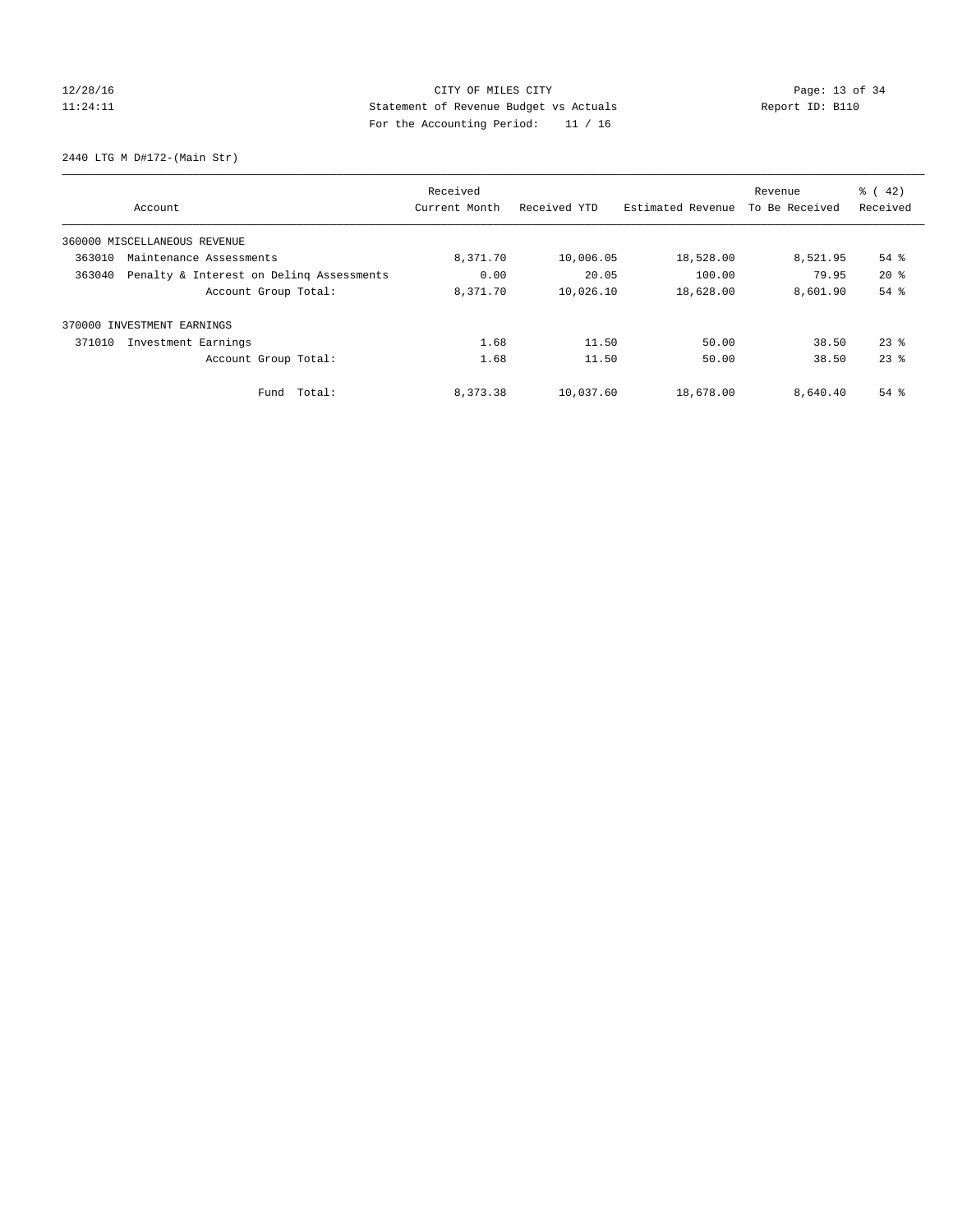# 12/28/16 Page: 14 of 34 11:24:11 Statement of Revenue Budget vs Actuals Report ID: B110 For the Accounting Period: 11 / 16

2450 LTG M D#195-(SG-Trico)

|        |                                          | Received      |              |                   | Revenue        | $\frac{1}{6}$ ( 42) |
|--------|------------------------------------------|---------------|--------------|-------------------|----------------|---------------------|
|        | Account                                  | Current Month | Received YTD | Estimated Revenue | To Be Received | Received            |
|        | 360000 MISCELLANEOUS REVENUE             |               |              |                   |                |                     |
| 363010 | Maintenance Assessments                  | 2,393.62      | 2,545.61     | 5,889.00          | 3,343.39       | $43$ %              |
| 363040 | Penalty & Interest on Deling Assessments | 0.00          | 4.34         | 0.00              | $-4.34$        | $***$ $\approx$     |
|        | Account Group Total:                     | 2,393.62      | 2,549.95     | 5,889.00          | 3,339.05       | 43%                 |
|        | 370000 INVESTMENT EARNINGS               |               |              |                   |                |                     |
| 371010 | Investment Earnings                      | 0.12          | 2.44         | 0.00              | $-2.44$        | $***$ $\frac{6}{3}$ |
|        | Account Group Total:                     | 0.12          | 2.44         | 0.00              | $-2.44$        | $***$ $\approx$     |
|        | Fund Total:                              | 2,393.74      | 2,552.39     | 5,889.00          | 3,336.61       | $43$ %              |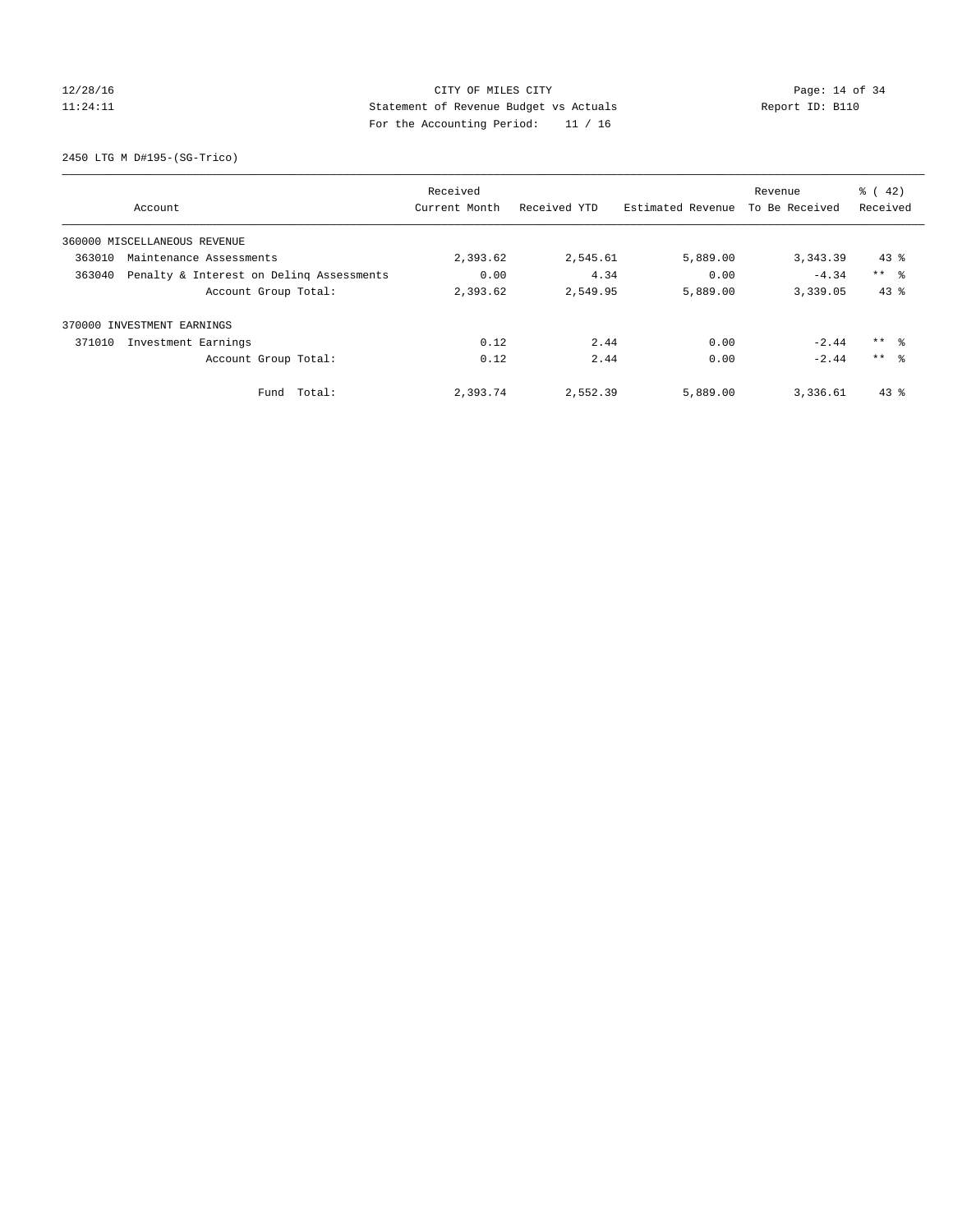### 12/28/16 Page: 15 of 34 11:24:11 Statement of Revenue Budget vs Actuals Report ID: B110 For the Accounting Period: 11 / 16

2470 LTG M D#202-(SG-MDU&NV)

|                                   |                                          | Received      |              |                   | Revenue        | $\frac{6}{6}$ ( 42) |
|-----------------------------------|------------------------------------------|---------------|--------------|-------------------|----------------|---------------------|
| Account                           |                                          | Current Month | Received YTD | Estimated Revenue | To Be Received | Received            |
| 360000 MISCELLANEOUS REVENUE      |                                          |               |              |                   |                |                     |
| 363010<br>Maintenance Assessments |                                          | 3,855.47      | 4,359.36     | 7,678.00          | 3,318.64       | 57 <sup>8</sup>     |
| 363040                            | Penalty & Interest on Deling Assessments | 0.00          | 14.49        | 10.00             | $-4.49$        | $145$ $%$           |
|                                   | Account Group Total:                     | 3,855.47      | 4,373.85     | 7,688.00          | 3, 314, 15     | 57 <sup>8</sup>     |
| INVESTMENT EARNINGS<br>370000     |                                          |               |              |                   |                |                     |
| 371010<br>Investment Earnings     |                                          | 0.06          | 2.48         | 0.00              | $-2.48$        | $***$ $\frac{6}{3}$ |
|                                   | Account Group Total:                     | 0.06          | 2.48         | 0.00              | $-2.48$        | $***$ $\approx$     |
|                                   | Fund Total:                              | 3,855.53      | 4,376.33     | 7,688.00          | 3, 311.67      | $57*$               |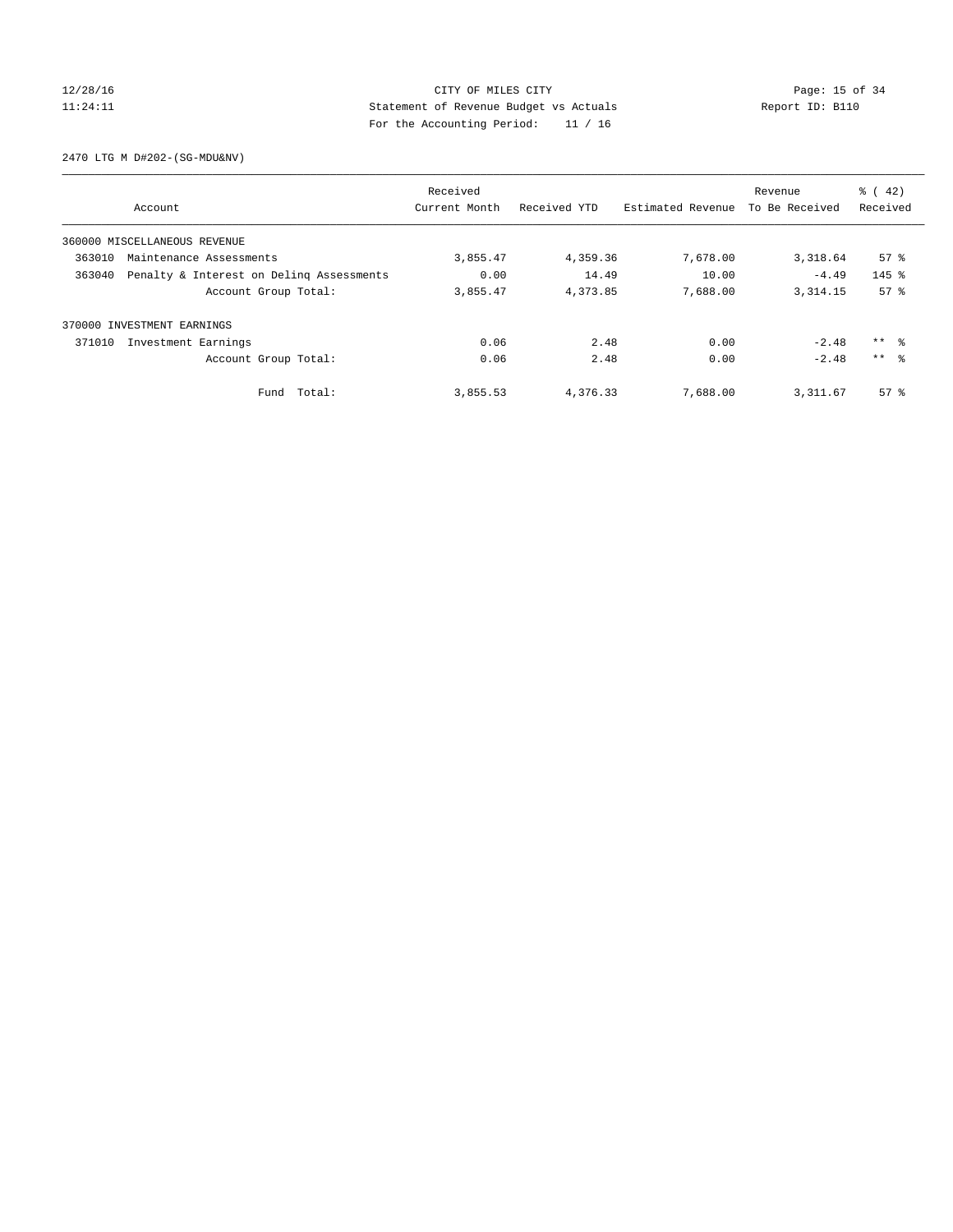### 12/28/16 Page: 16 of 34 11:24:11 Statement of Revenue Budget vs Actuals Report ID: B110 For the Accounting Period: 11 / 16

2480 LTG M M#173-(Milestown Estates)

|                                   | Received      |              |                   | Revenue        | $\frac{1}{6}$ (42)  |
|-----------------------------------|---------------|--------------|-------------------|----------------|---------------------|
| Account                           | Current Month | Received YTD | Estimated Revenue | To Be Received | Received            |
| 360000 MISCELLANEOUS REVENUE      |               |              |                   |                |                     |
| 363010<br>Maintenance Assessments | 953.00        | 997.70       | 1,431.00          | 433.30         | 70 %                |
| Account Group Total:              | 953.00        | 997.70       | 1,431.00          | 433.30         | 70 %                |
| 370000 INVESTMENT EARNINGS        |               |              |                   |                |                     |
| 371010<br>Investment Earnings     | 0.29          | 2.36         | 0.00              | $-2.36$        | $***$ $\frac{6}{3}$ |
| Account Group Total:              | 0.29          | 2.36         | 0.00              | $-2.36$        | ** %                |
| Total:<br>Fund                    | 953.29        | 1,000.06     | 1,431.00          | 430.94         | 70 %                |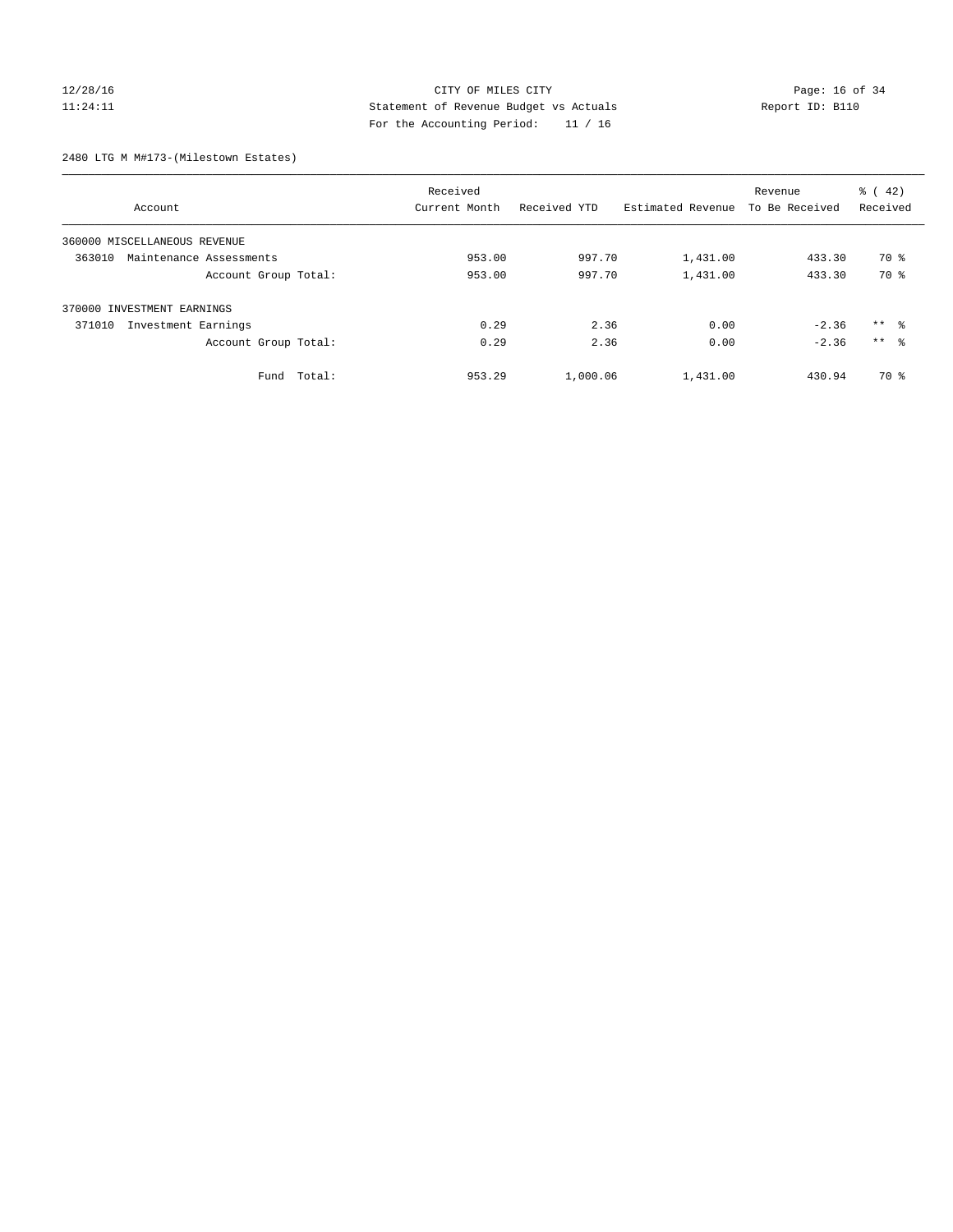### 12/28/16 Page: 17 of 34 11:24:11 Statement of Revenue Budget vs Actuals Report ID: B110 For the Accounting Period: 11 / 16

2510 STR MAINT DIST #204

|        |                                          | Received      |              |                   | Revenue        | $\frac{3}{6}$ ( 42) |
|--------|------------------------------------------|---------------|--------------|-------------------|----------------|---------------------|
|        | Account                                  | Current Month | Received YTD | Estimated Revenue | To Be Received | Received            |
|        | 360000 MISCELLANEOUS REVENUE             |               |              |                   |                |                     |
| 362020 | MISC REVENUE                             | 0.00          | 0.00         | 59,703.00         | 59,703.00      | 0 <sup>8</sup>      |
| 363010 | Maintenance Assessments                  | 562,865.08    | 619,744.00   | 1,365,950.00      | 746,206.00     | 45 %                |
| 363040 | Penalty & Interest on Deling Assessments | 0.00          | 825.65       | 1,000.00          | 174.35         | 83 %                |
|        | Account Group Total:                     | 562,865.08    | 620,569.65   | 1,426,653.00      | 806,083.35     | 43%                 |
| 370000 | INVESTMENT EARNINGS                      |               |              |                   |                |                     |
| 371010 | Investment Earnings                      | 48.88         | 474.24       | 400.00            | $-74.24$       | $119$ %             |
|        | Account Group Total:                     | 48.88         | 474.24       | 400.00            | $-74.24$       | $119*$              |
|        | 380000 OTHER FINANCING SOURCES           |               |              |                   |                |                     |
| 383000 | Interfund Operating Transfer             | 0.00          | 0.00         | 86,220.00         | 86,220.00      | 0 <sup>8</sup>      |
|        | Account Group Total:                     | 0.00          | 0.00         | 86,220.00         | 86,220.00      | 0 <sup>8</sup>      |
|        | Fund Total:                              | 562,913.96    | 621,043.89   | 1,513,273.00      | 892,229.11     | 41 %                |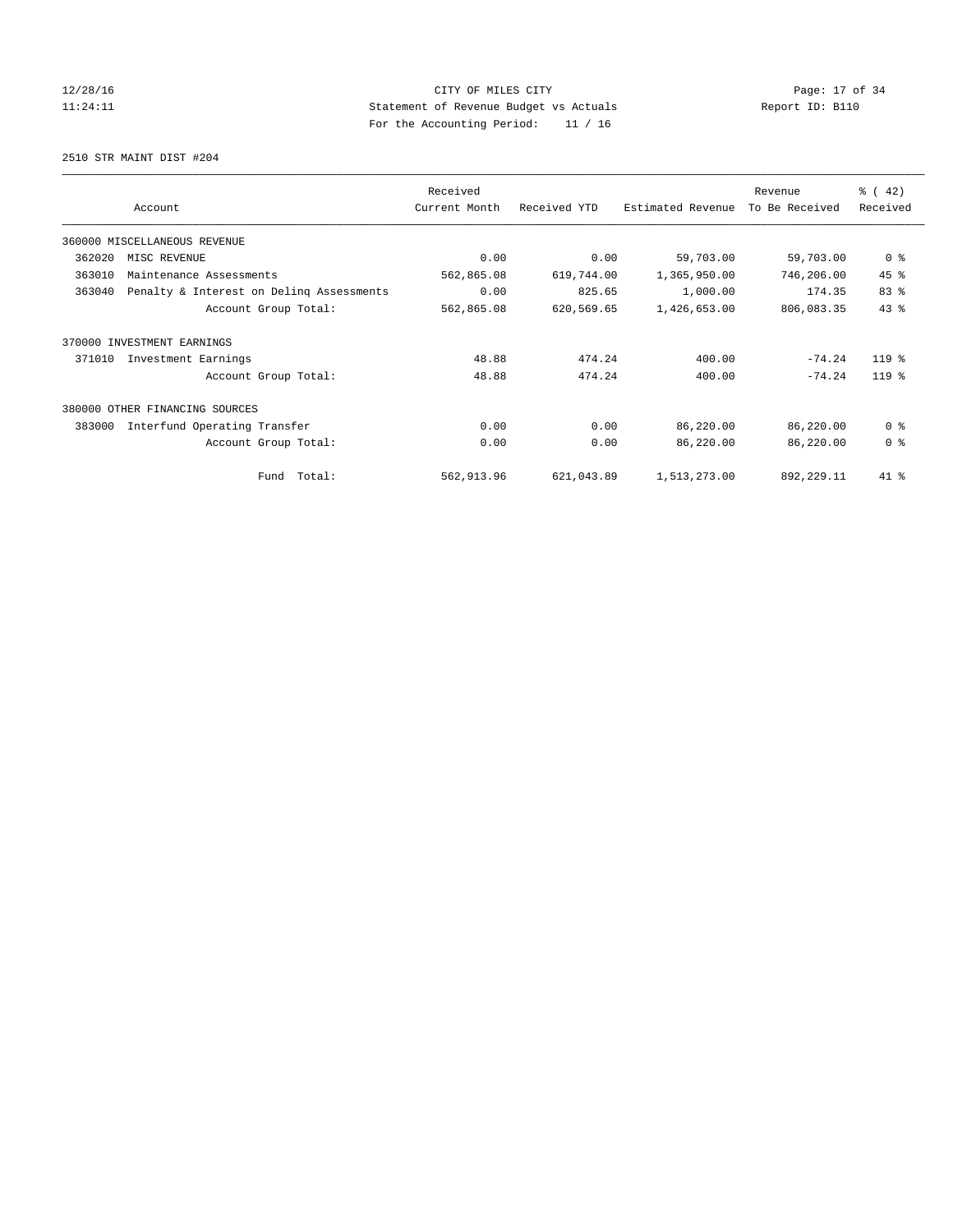### 12/28/16 Page: 18 of 34 11:24:11 Statement of Revenue Budget vs Actuals Report ID: B110 For the Accounting Period: 11 / 16

2520 STR MAINT DIST #205

| Account                                            | Received<br>Current Month | Received YTD | Estimated Revenue | Revenue<br>To Be Received | $\frac{1}{6}$ ( 42)<br>Received |
|----------------------------------------------------|---------------------------|--------------|-------------------|---------------------------|---------------------------------|
|                                                    |                           |              |                   |                           |                                 |
| 360000 MISCELLANEOUS REVENUE                       |                           |              |                   |                           |                                 |
| 363010<br>Maintenance Assessments                  | 122,789.49                | 144, 121.48  | 473,419.00        | 329,297.52                | $30*$                           |
| 363040<br>Penalty & Interest on Deling Assessments | 12.50                     | 472.32       | 1,000.00          | 527.68                    | 47.8                            |
| Account Group Total:                               | 122,801.99                | 144,593.80   | 474,419.00        | 329,825.20                | $30*$                           |
| 370000 INVESTMENT EARNINGS                         |                           |              |                   |                           |                                 |
| 371010<br>Investment Earnings                      | 68.43                     | 408.70       | 400.00            | $-8.70$                   | $102$ %                         |
| Account Group Total:                               | 68.43                     | 408.70       | 400.00            | $-8.70$                   | $102$ %                         |
| 380000<br>OTHER FINANCING SOURCES                  |                           |              |                   |                           |                                 |
| 383000<br>Interfund Operating Transfer             | 0.00                      | 0.00         | 86,219.00         | 86,219.00                 | 0 <sup>8</sup>                  |
| Account Group Total:                               | 0.00                      | 0.00         | 86,219.00         | 86,219.00                 | 0 <sup>8</sup>                  |
| Fund Total:                                        | 122,870.42                | 145,002.50   | 561,038.00        | 416,035.50                | $26$ %                          |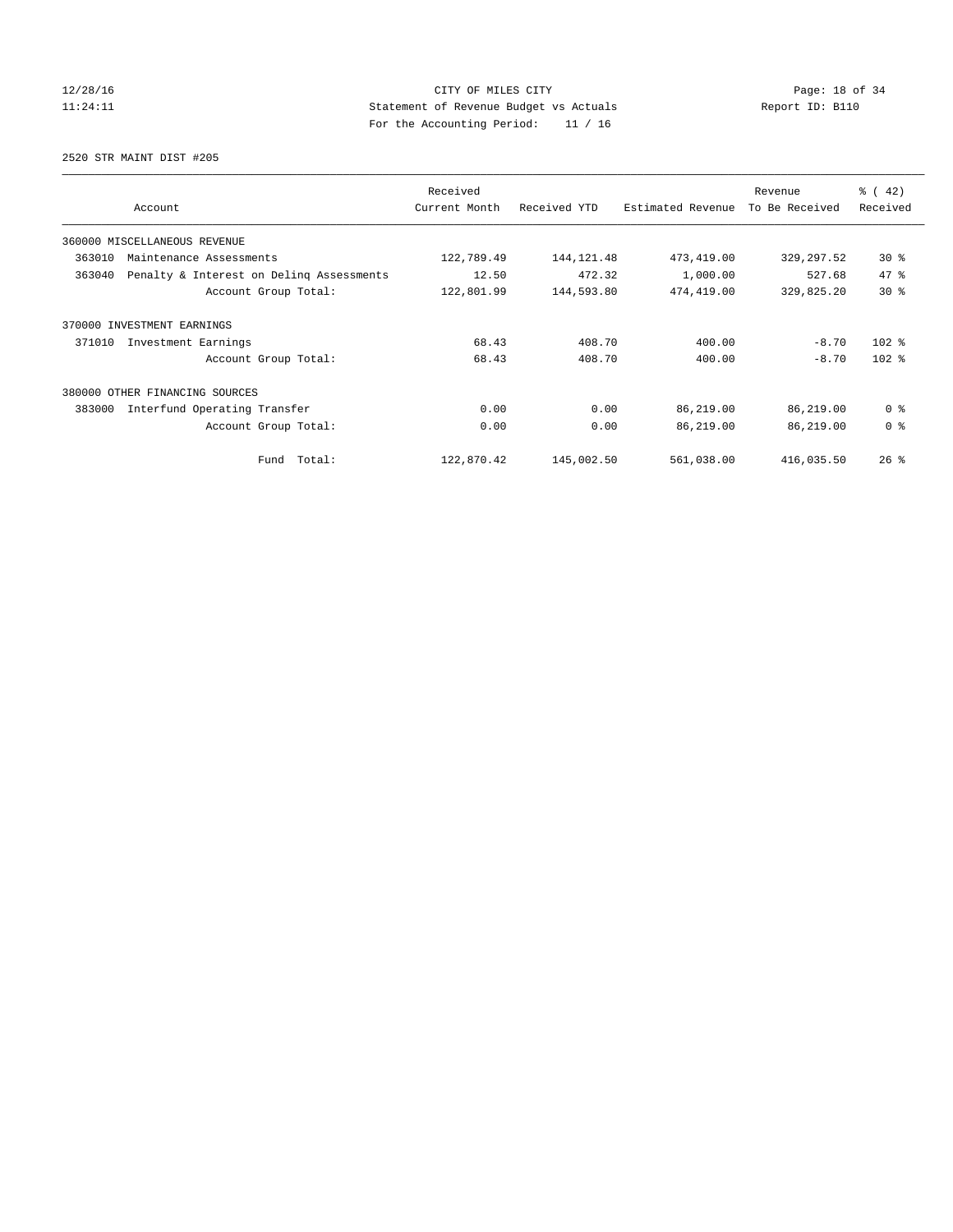### 12/28/16 Page: 19 of 34 11:24:11 Statement of Revenue Budget vs Actuals Report ID: B110 For the Accounting Period: 11 / 16

2540 STR MAINT DIST#207-(MILESTOWN ESTATES)

|        |                                          | Received      |              |                   | Revenue        | $\frac{1}{6}$ ( 42) |
|--------|------------------------------------------|---------------|--------------|-------------------|----------------|---------------------|
|        | Account                                  | Current Month | Received YTD | Estimated Revenue | To Be Received | Received            |
|        | 360000 MISCELLANEOUS REVENUE             |               |              |                   |                |                     |
| 363010 | Maintenance Assessments                  | 3,448.02      | 3,602.86     | 5,251.00          | 1,648.14       | 69 %                |
| 363040 | Penalty & Interest on Deling Assessments | 0.00          | 8.68         | 0.00              | $-8.68$        | $***$ $\approx$     |
|        | Account Group Total:                     | 3,448.02      | 3,611.54     | 5,251.00          | 1,639.46       | 69 %                |
|        | 370000 INVESTMENT EARNINGS               |               |              |                   |                |                     |
| 371010 | Investment Earnings                      | 0.64          | 4.91         | 0.00              | $-4.91$        | $***$ $\frac{6}{3}$ |
|        | Account Group Total:                     | 0.64          | 4.91         | 0.00              | $-4.91$        | $***$ $\approx$     |
|        | Total:<br>Fund                           | 3,448.66      | 3,616.45     | 5,251.00          | 1,634.55       | 69 %                |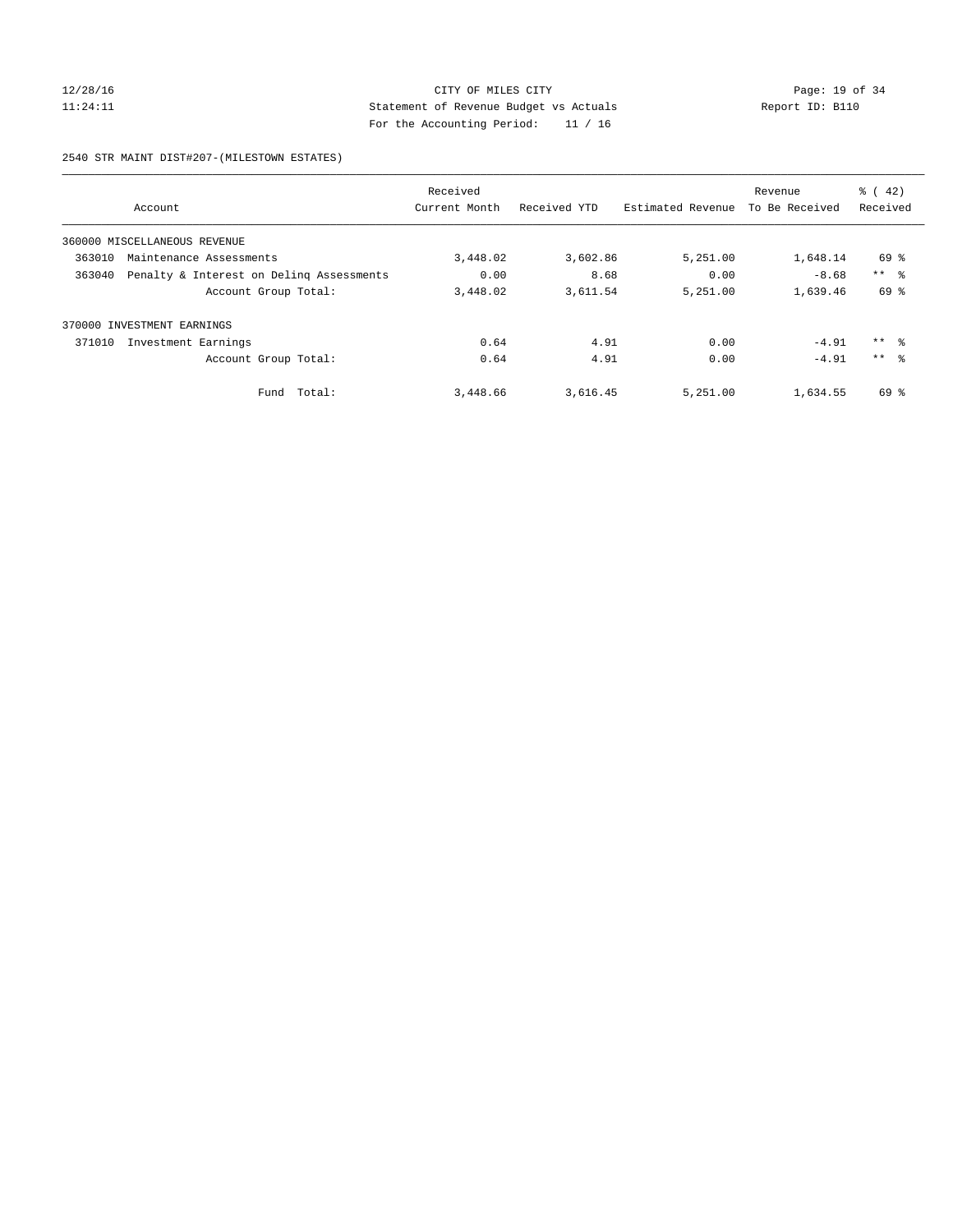### 12/28/16 Page: 20 of 34 11:24:11 Statement of Revenue Budget vs Actuals Report ID: B110 For the Accounting Period: 11 / 16

#### 2701 Fire Grants

| Account                      | Received<br>Current Month | Received YTD | Estimated Revenue | Revenue<br>To Be Received | $\frac{1}{6}$ ( 42)<br>Received |
|------------------------------|---------------------------|--------------|-------------------|---------------------------|---------------------------------|
| 360000 MISCELLANEOUS REVENUE |                           |              |                   |                           |                                 |
| 365040<br>DONATIONS-FIRE/AMB | 0.00                      | 0.00         | 1,000.00          | 1,000.00                  | 0 %                             |
| Account Group Total:         | 0.00                      | 0.00         | 1,000.00          | 1,000.00                  | 0 %                             |
| Fund Total:                  | 0.00                      | 0.00         | 1,000.00          | 1,000.00                  | 0 %                             |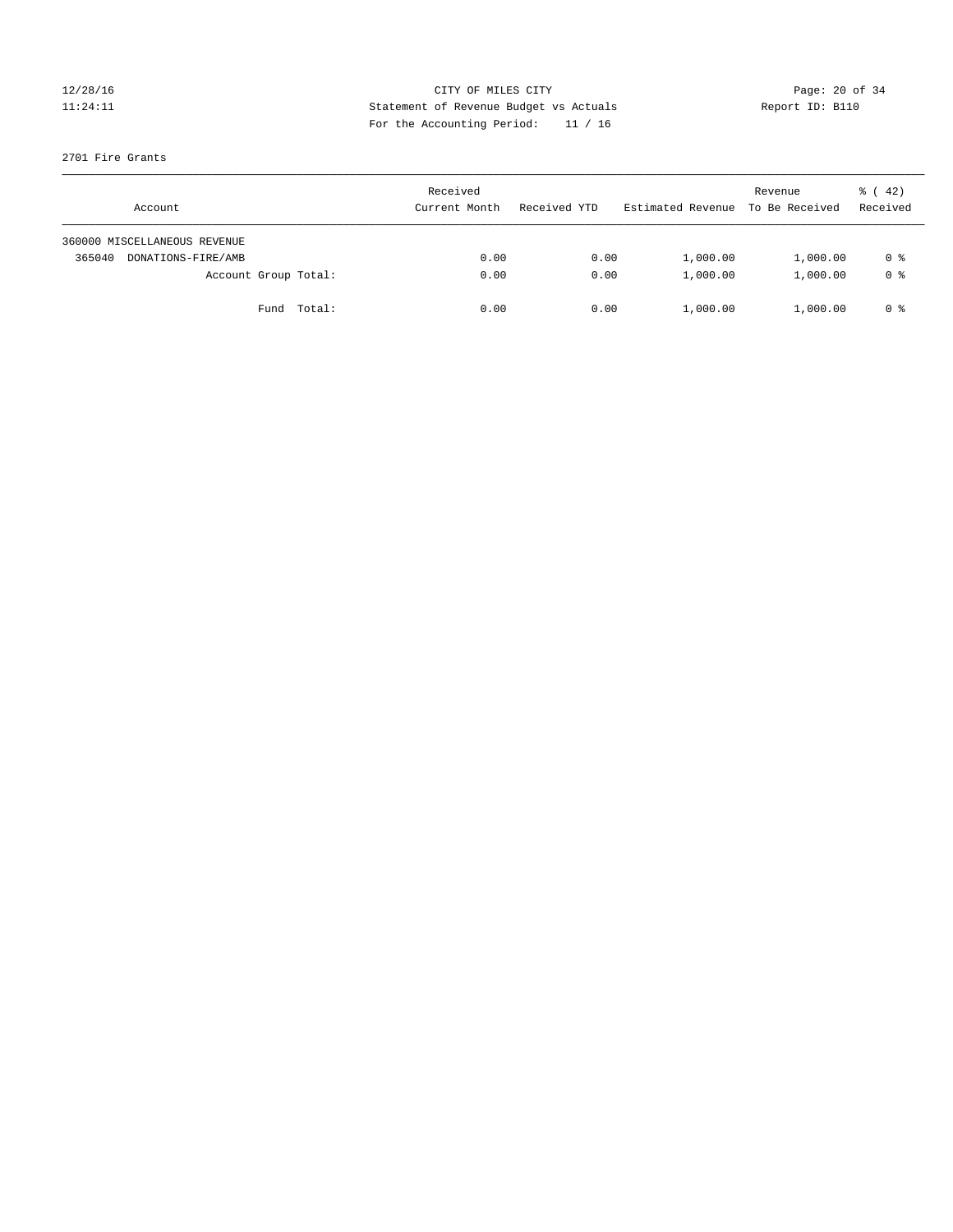### 12/28/16 Page: 21 of 34 11:24:11 Statement of Revenue Budget vs Actuals Report ID: B110 For the Accounting Period: 11 / 16

2820 GAS TAX

| Account                              | Received<br>Current Month | Received YTD | Estimated Revenue | Revenue<br>To Be Received | $\frac{1}{6}$ ( 42)<br>Received |
|--------------------------------------|---------------------------|--------------|-------------------|---------------------------|---------------------------------|
| 330000 INTERGOVERNMENTAL REVENUES    |                           |              |                   |                           |                                 |
| Gasoline Tax Apportionment<br>335040 | 14,927.12                 | 74,635.54    | 179,125.00        | 104,489.46                | $42$ %                          |
| Account Group Total:                 | 14,927.12                 | 74,635.54    | 179,125.00        | 104,489.46                | $42*$                           |
| Total:<br>Fund                       | 14,927.12                 | 74,635.54    | 179,125.00        | 104,489.46                | $42$ %                          |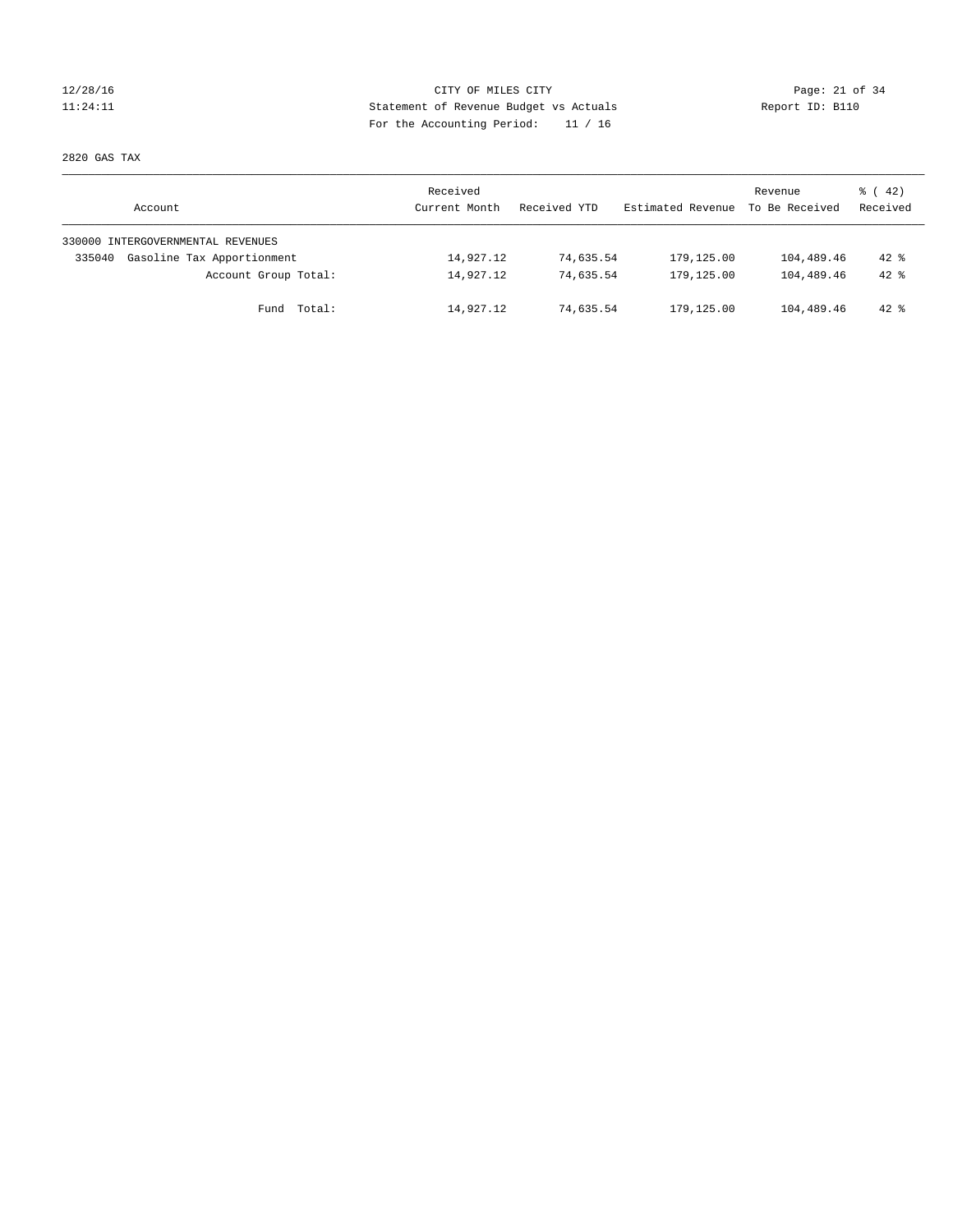### 12/28/16 Page: 22 of 34 11:24:11 Statement of Revenue Budget vs Actuals Report ID: B110 For the Accounting Period: 11 / 16

2850 911 EMERGENCY

| Account                           | Received<br>Current Month | Received YTD | Estimated Revenue | Revenue<br>To Be Received | % (42)<br>Received |
|-----------------------------------|---------------------------|--------------|-------------------|---------------------------|--------------------|
| 330000 INTERGOVERNMENTAL REVENUES |                           |              |                   |                           |                    |
| Homeland Security Grant<br>334014 | 0.00                      | 0.00         | 105,000.00        | 105,000.00                | 0 <sup>8</sup>     |
| Basic 911 Funds<br>335080         | 16,193.36                 | 60,731.42    | 63,000.00         | 2,268.58                  | 96%                |
| 335081<br>Enhanced 911 Funds      | 16,193.36                 | 32,087.62    | 63,000.00         | 30,912.38                 | $51$ %             |
| 335082<br>911 - WIRELESS FUNDS    | 19,609.92                 | 38,857.79    | 75,000.00         | 36, 142. 21               | $52$ $%$           |
| Account Group Total:              | 51,996.64                 | 131,676.83   | 306,000.00        | 174, 323. 17              | 43%                |
| 370000 INVESTMENT EARNINGS        |                           |              |                   |                           |                    |
| 371010<br>Investment Earnings     | 69.19                     | 381.13       | 200.00            | $-181.13$                 | $191$ %            |
| Account Group Total:              | 69.19                     | 381.13       | 200.00            | $-181.13$                 | $191$ %            |
| Fund Total:                       | 52,065.83                 | 132,057.96   | 306,200.00        | 174, 142.04               | $43$ %             |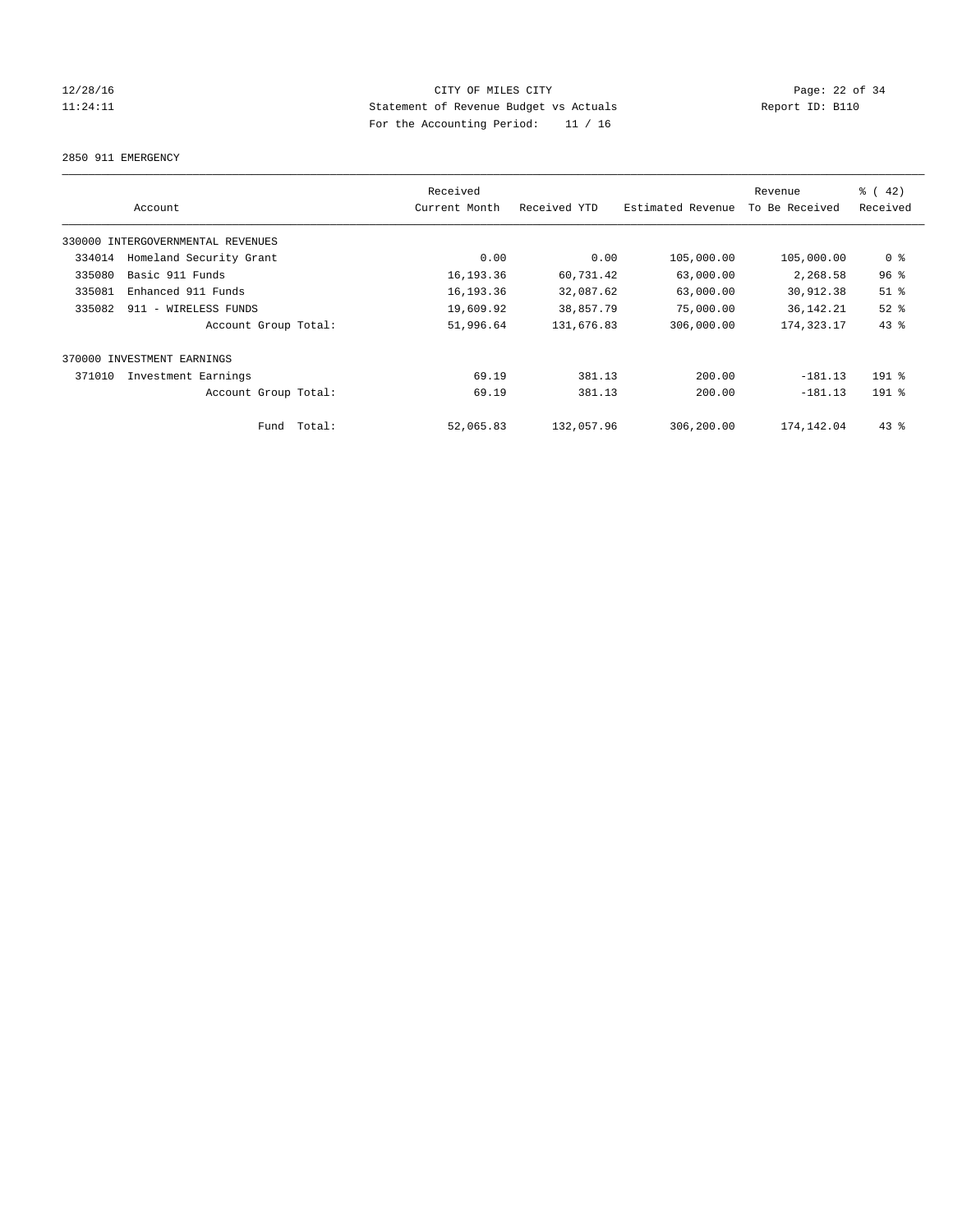### 12/28/16 Page: 23 of 34 11:24:11 Statement of Revenue Budget vs Actuals Report ID: B110 For the Accounting Period: 11 / 16

2880 LIBRARY GRANTS

|        | Account                           | Received<br>Current Month | Received YTD | Estimated Revenue | Revenue<br>To Be Received | $\frac{1}{6}$ ( 42)<br>Received |
|--------|-----------------------------------|---------------------------|--------------|-------------------|---------------------------|---------------------------------|
|        | 330000 INTERGOVERNMENTAL REVENUES |                           |              |                   |                           |                                 |
| 334100 | Library - State Aid               | 0.00                      | 5,398.69     | 5,399.00          | 0.31                      | $100*$                          |
| 334101 | HB#193-Interlibrary Loan Reimb    | 0.00                      | 0.00         | 5,000.00          | 5,000.00                  | 0 <sup>8</sup>                  |
| 334105 | Sagebrush Fed/Coal Sev Tax        | 0.00                      | 4,897.19     | 4,793.00          | $-104.19$                 | $102$ %                         |
|        | Account Group Total:              | 0.00                      | 10,295.88    | 15,192.00         | 4,896.12                  | 68 %                            |
|        | Fund Total:                       | 0.00                      | 10,295.88    | 15,192.00         | 4,896.12                  | 68 %                            |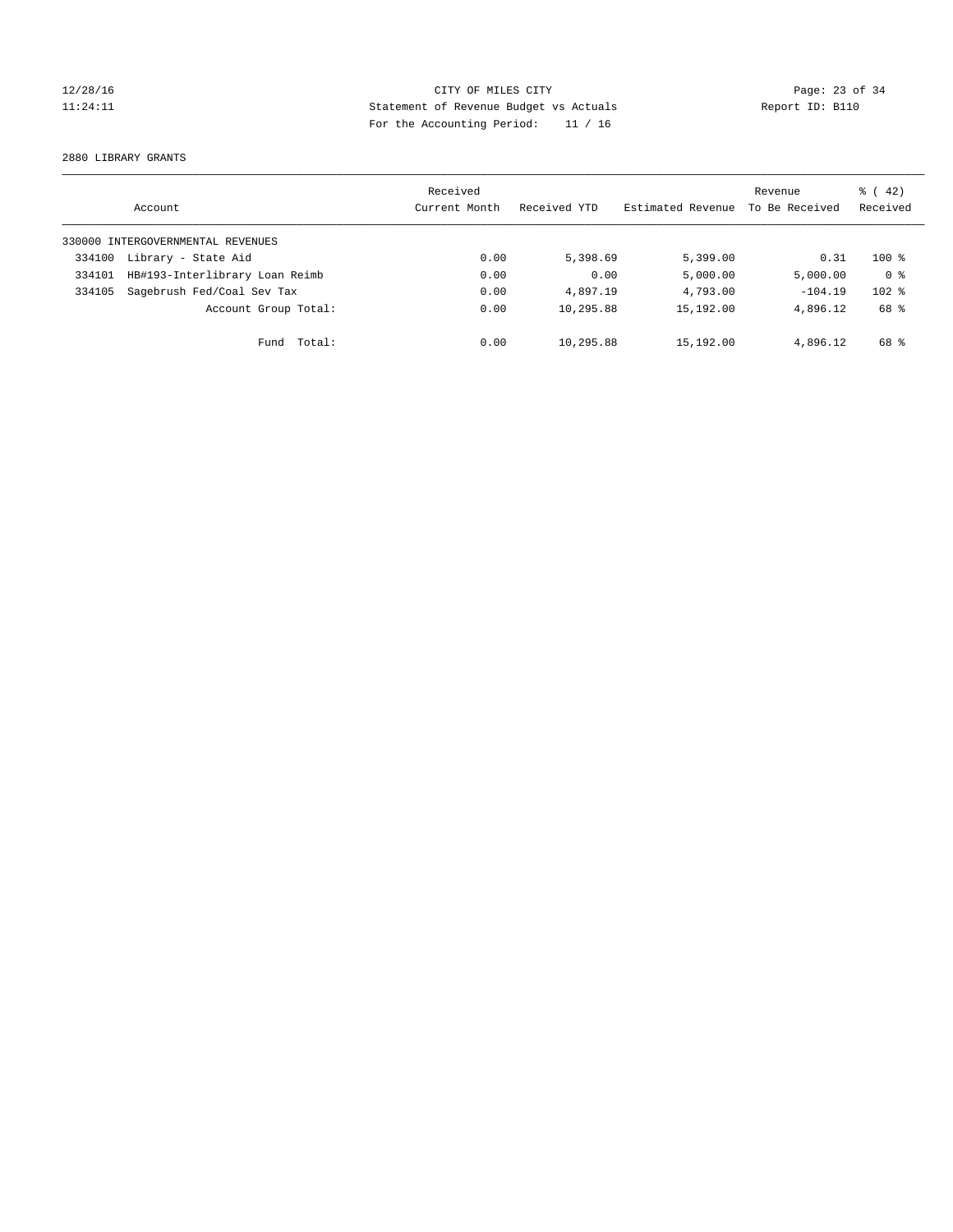# 12/28/16 Page: 24 of 34 11:24:11 Statement of Revenue Budget vs Actuals Report ID: B110 For the Accounting Period: 11 / 16

2935 Historic Preservation

| Account                                | Received<br>Current Month | Received YTD | Estimated Revenue | Revenue<br>To Be Received | $\frac{1}{6}$ ( 42)<br>Received |
|----------------------------------------|---------------------------|--------------|-------------------|---------------------------|---------------------------------|
| 330000 INTERGOVERNMENTAL REVENUES      |                           |              |                   |                           |                                 |
| 334000<br>State Grants                 | 0.00                      | 0.00         | 5,500.00          | 5,500.00                  | 0 <sup>8</sup>                  |
| Account Group Total:                   | 0.00                      | 0.00         | 5,500.00          | 5,500.00                  | 0 <sup>8</sup>                  |
| 340000 Charges for Services            |                           |              |                   |                           |                                 |
| 346080<br>Preservation Service Fees    | 0.00                      | 0.00         | 1,200.00          | 1,200.00                  | 0 <sup>8</sup>                  |
| Account Group Total:                   | 0.00                      | 0.00         | 1,200.00          | 1,200.00                  | 0 <sup>8</sup>                  |
| 360000 MISCELLANEOUS REVENUE           |                           |              |                   |                           |                                 |
| Contributions and Donations<br>365000  | 0.00                      | 0.00         | 1,000.00          | 1,000.00                  | 0 <sup>8</sup>                  |
| Account Group Total:                   | 0.00                      | 0.00         | 1,000.00          | 1,000.00                  | 0 <sup>8</sup>                  |
| 380000 OTHER FINANCING SOURCES         |                           |              |                   |                           |                                 |
| Interfund Operating Transfer<br>383000 | 0.00                      | 0.00         | 2,200.00          | 2,200.00                  | 0 <sup>8</sup>                  |
| Account Group Total:                   | 0.00                      | 0.00         | 2,200.00          | 2,200.00                  | 0 <sup>8</sup>                  |
| Total:<br>Fund                         | 0.00                      | 0.00         | 9,900.00          | 9,900.00                  | 0 <sup>8</sup>                  |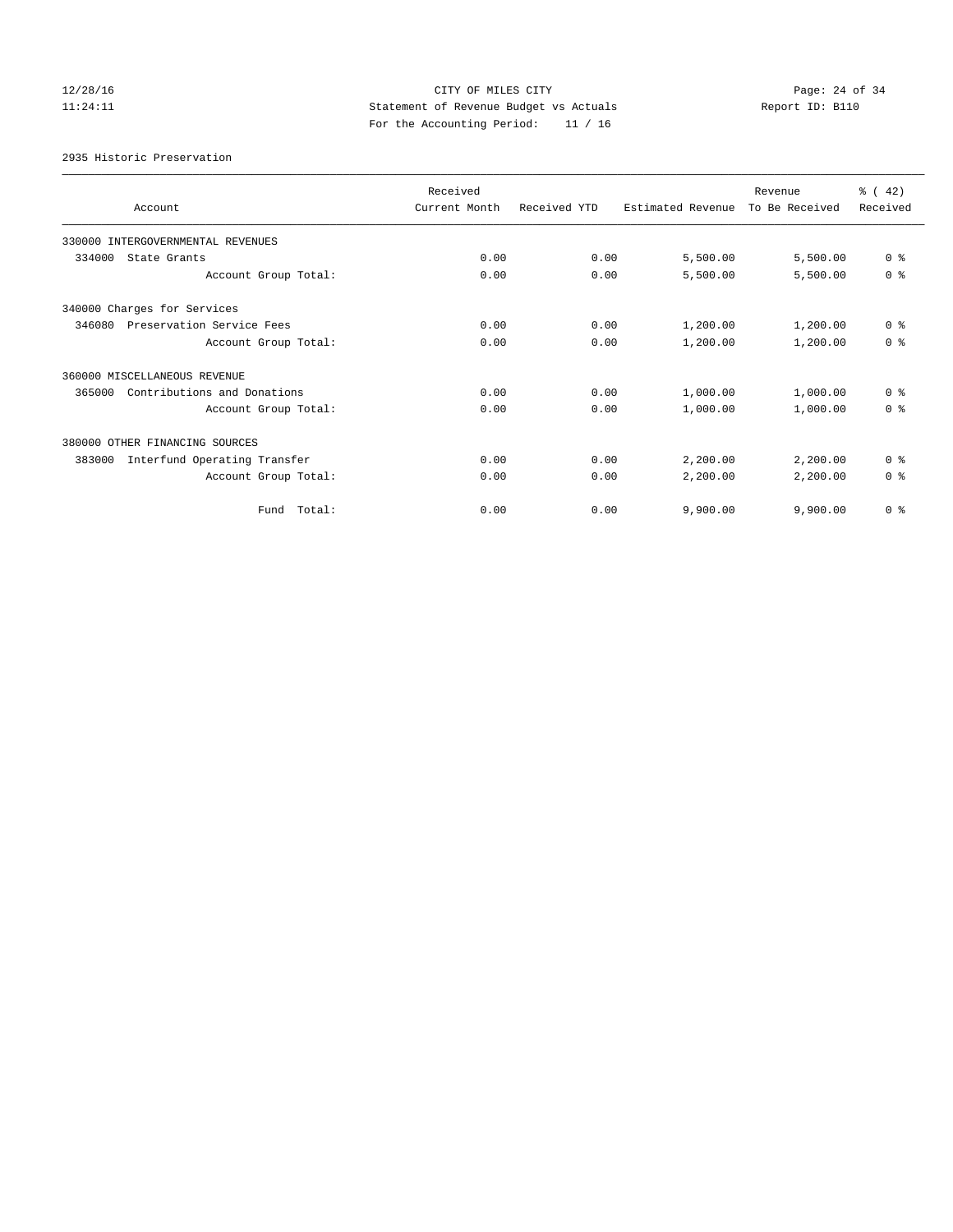### 12/28/16 Page: 25 of 34 11:24:11 Statement of Revenue Budget vs Actuals Report ID: B110 For the Accounting Period: 11 / 16

2985 RETIRED SENIOR VOLUNTEER PROG (RSVP)

|                                   |        | Received      |              |                   | Revenue        | $\frac{3}{6}$ ( 42) |
|-----------------------------------|--------|---------------|--------------|-------------------|----------------|---------------------|
| Account                           |        | Current Month | Received YTD | Estimated Revenue | To Be Received | Received            |
| 330000 INTERGOVERNMENTAL REVENUES |        |               |              |                   |                |                     |
| RSVP-Fallon/Custer<br>331166      |        | 6,449.82      | 27, 467.32   | 82,412.00         | 54,944.68      | 33%                 |
| Account Group Total:              |        | 6,449.82      | 27, 467.32   | 82,412.00         | 54,944.68      | 33%                 |
| 360000 MISCELLANEOUS REVENUE      |        |               |              |                   |                |                     |
| 362020<br>MISC REVENUE            |        | 1,825.72      | 8,106.48     | 13,350.00         | 5,243.52       | 61 %                |
| Account Group Total:              |        | 1,825.72      | 8,106.48     | 13,350.00         | 5, 243.52      | $61$ $%$            |
| 370000 INVESTMENT EARNINGS        |        |               |              |                   |                |                     |
| 371010<br>Investment Earnings     |        | 3.87          | 14.16        | 0.00              | $-14.16$       | $***$ $ -$          |
| Account Group Total:              |        | 3.87          | 14.16        | 0.00              | $-14.16$       | $***$ $\approx$     |
| Fund                              | Total: | 8,279.41      | 35,587.96    | 95,762.00         | 60,174.04      | 37%                 |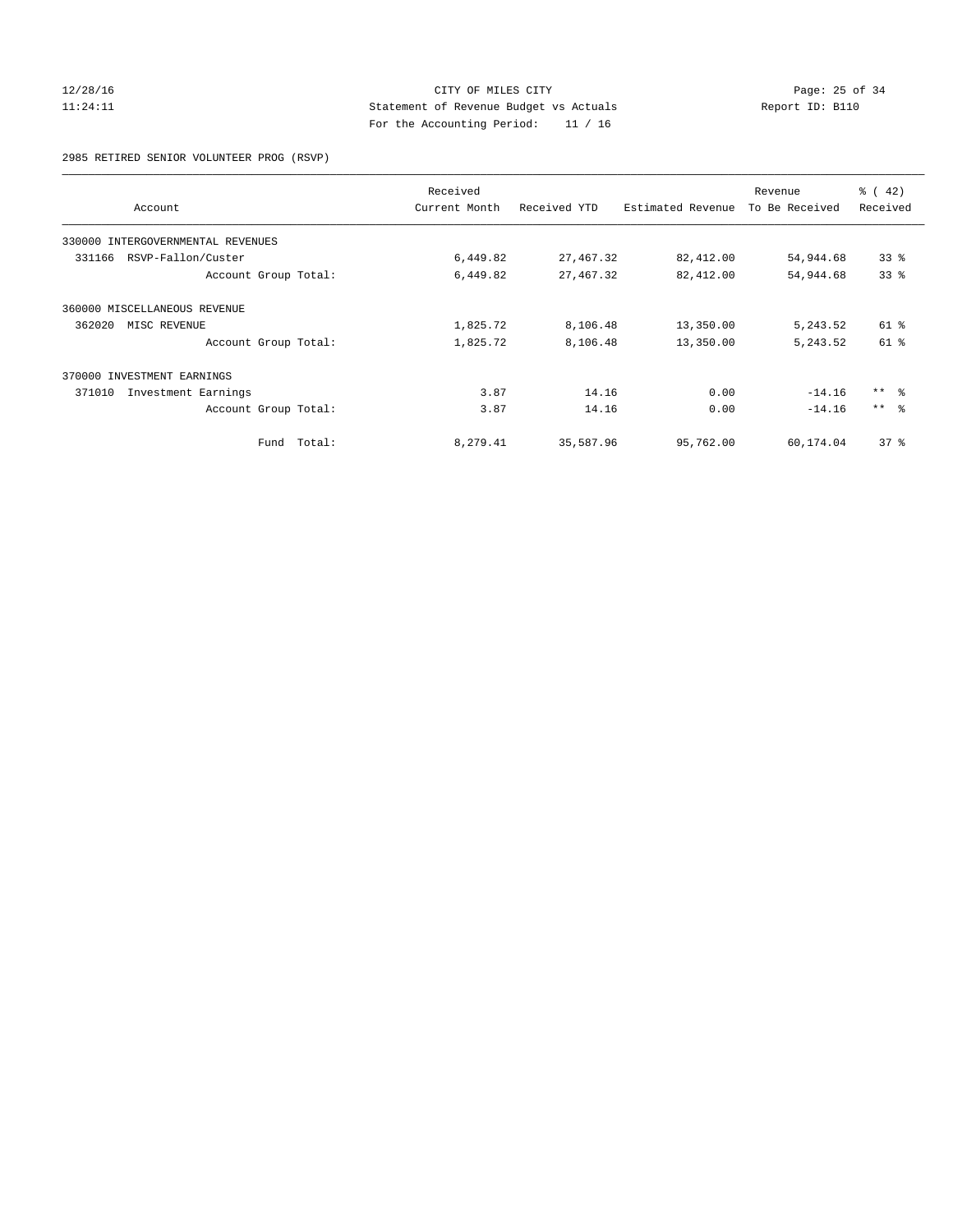### 12/28/16 Page: 26 of 34 11:24:11 Statement of Revenue Budget vs Actuals Report ID: B110 For the Accounting Period: 11 / 16

3670 SID 211

|        | Account                                 | Received<br>Current Month | Received YTD | Estimated Revenue | Revenue<br>To Be Received | $\frac{1}{6}$ ( 42)<br>Received |
|--------|-----------------------------------------|---------------------------|--------------|-------------------|---------------------------|---------------------------------|
|        | 360000 MISCELLANEOUS REVENUE            |                           |              |                   |                           |                                 |
| 363020 | Bond Principal and Interest Assessments | 3,648.48                  | 17,428.87    | 4,551.00          | $-12,877.87$              | $383$ $%$                       |
|        | Account Group Total:                    | 3,648.48                  | 17,428.87    | 4,551.00          | $-12.877.87$              | 383 %                           |
|        | Fund Total:                             | 3,648.48                  | 17,428.87    | 4,551.00          | $-12.877.87$              | 383 %                           |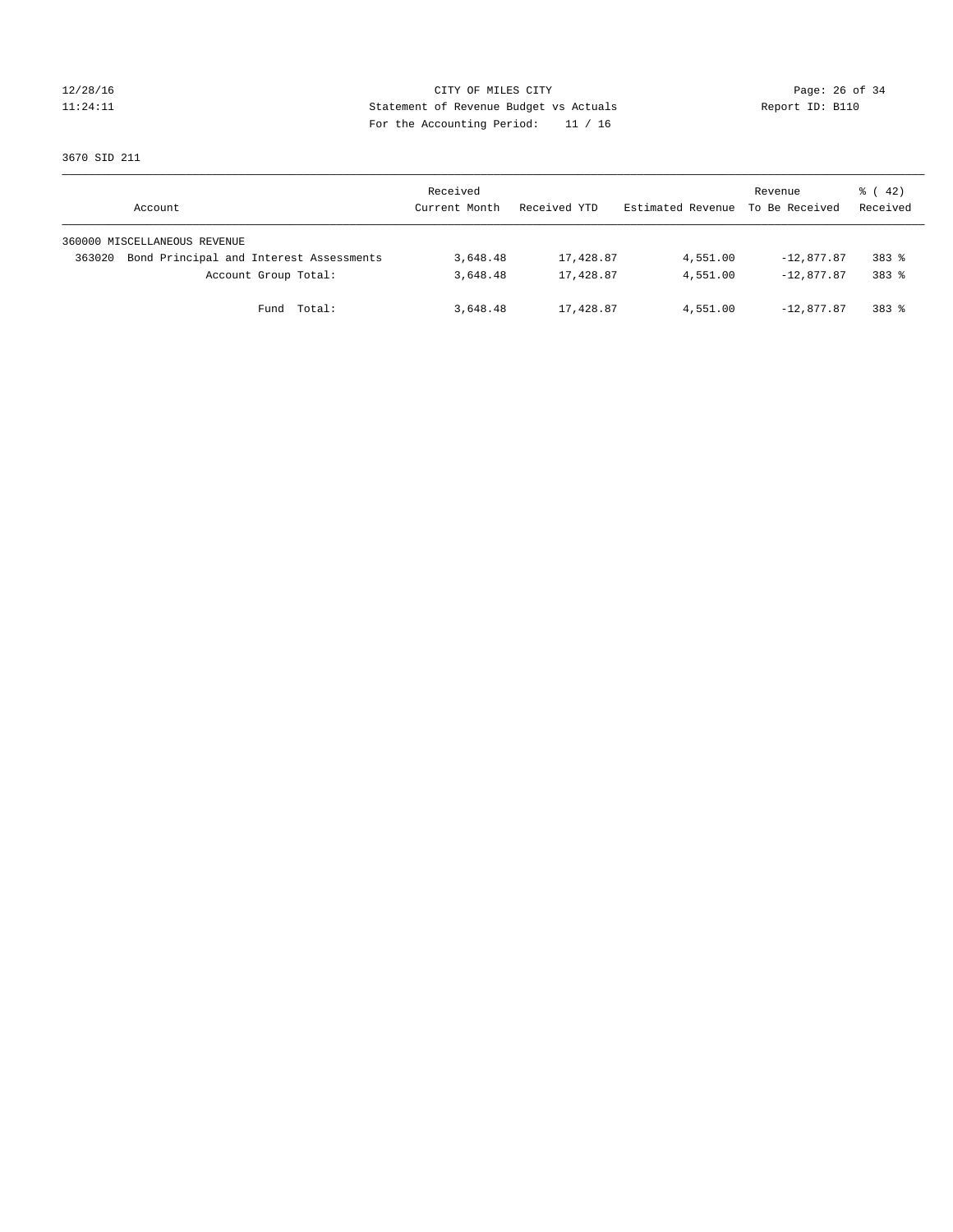### 12/28/16 Page: 27 of 34 11:24:11 Statement of Revenue Budget vs Actuals Report ID: B110 For the Accounting Period: 11 / 16

4000 General Fund Capitol Improvement Fund

|                                        | Received      |              |                   | Revenue        | $\frac{1}{6}$ ( 42) |
|----------------------------------------|---------------|--------------|-------------------|----------------|---------------------|
| Account                                | Current Month | Received YTD | Estimated Revenue | To Be Received | Received            |
| 370000 INVESTMENT EARNINGS             |               |              |                   |                |                     |
| 371010<br>Investment Earnings          | 13.76         | 74.95        | 0.00              | $-74.95$       | $***$ $\frac{6}{3}$ |
| Account Group Total:                   | 13.76         | 74.95        | 0.00              | $-74.95$       | $***$ $\approx$     |
| 380000 OTHER FINANCING SOURCES         |               |              |                   |                |                     |
| Interfund Operating Transfer<br>383000 | 0.00          | 0.00         | 77,000.00         | 77,000.00      | 0 ક                 |
| Account Group Total:                   | 0.00          | 0.00         | 77,000.00         | 77,000.00      | 0 <sup>8</sup>      |
| Total:<br>Fund                         | 13.76         | 74.95        | 77,000.00         | 76,925.05      | 0 <sup>8</sup>      |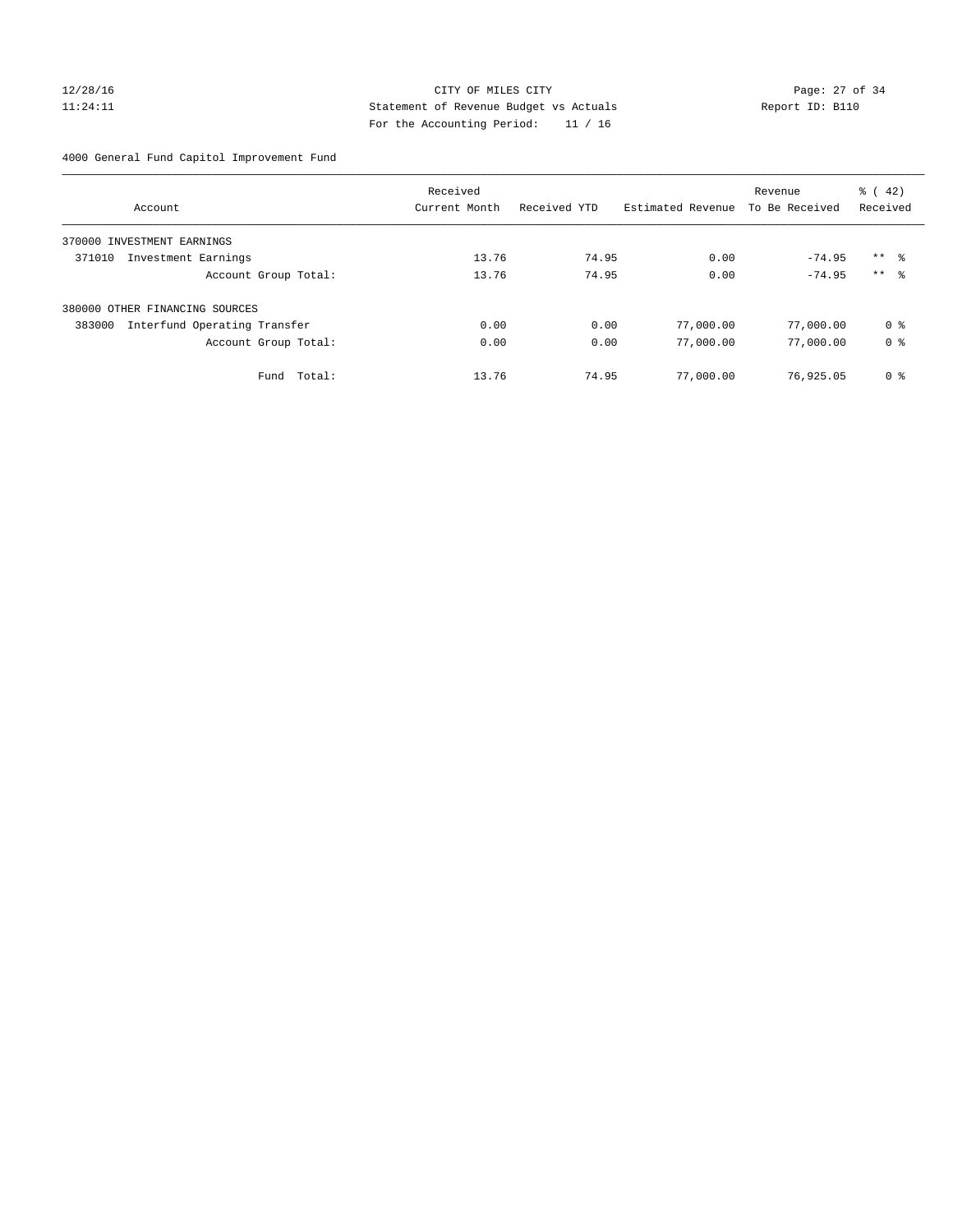### 12/28/16 Page: 28 of 34 11:24:11 Statement of Revenue Budget vs Actuals Report ID: B110 For the Accounting Period: 11 / 16

4056 Airport- Capital Improvement Plan

|        |                                    | Received      |              |                   | Revenue        | $\frac{1}{6}$ (42) |
|--------|------------------------------------|---------------|--------------|-------------------|----------------|--------------------|
|        | Account                            | Current Month | Received YTD | Estimated Revenue | To Be Received | Received           |
|        | 340000 Charges for Services        |               |              |                   |                |                    |
| 343018 | Sale of Street & Roadway Materials | 0.00          | 0.00         | 1,000.00          | 1,000.00       | 0 <sup>8</sup>     |
| 343065 | Building Rentals                   | 0.00          | 0.00         | 10,200.00         | 10,200.00      | 0 <sup>8</sup>     |
| 343067 | Other - Miscellaneous              | 0.00          | 8,029.12     | 0.00              | $-8,029.12$    | $***$ $\approx$    |
| 343069 | Ag Contract                        | 0.00          | $-250.00$    | 1,000.00          | 1,250.00       | $-25$ $%$          |
|        | Account Group Total:               | 0.00          | 7,779.12     | 12,200.00         | 4,420.88       | 64 %               |
|        | 360000 MISCELLANEOUS REVENUE       |               |              |                   |                |                    |
| 361010 | Land Rental                        | 0.00          | 2,560.00     | 50,000.00         | 47,440.00      | 5 <sup>8</sup>     |
|        | Account Group Total:               | 0.00          | 2,560.00     | 50,000.00         | 47,440.00      | 5 <sup>8</sup>     |
|        | Total:<br>Fund                     | 0.00          | 10,339.12    | 62,200.00         | 51,860.88      | $17*$              |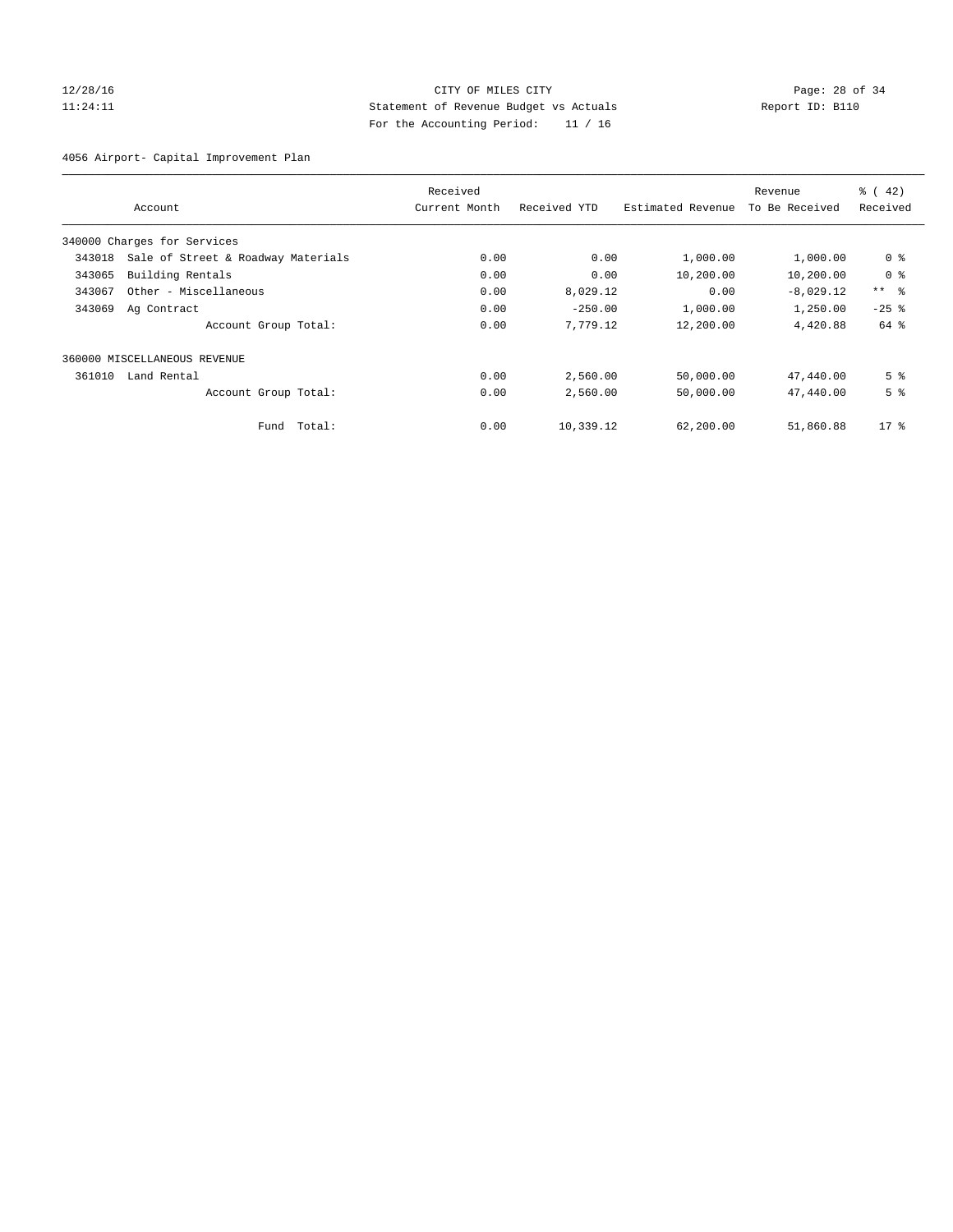### 12/28/16 Page: 29 of 34 11:24:11 Statement of Revenue Budget vs Actuals Report ID: B110 For the Accounting Period: 11 / 16

4060 CAPITAL IMPROV-PUBLIC WORKS

|        |                                    | Received      |              |                   | Revenue        | $\frac{3}{6}$ ( 42) |
|--------|------------------------------------|---------------|--------------|-------------------|----------------|---------------------|
|        | Account                            | Current Month | Received YTD | Estimated Revenue | To Be Received | Received            |
|        | 320000 LICENSES AND PERMITS        |               |              |                   |                |                     |
| 323040 | Other Miscellaneous Permits        | 200.00        | 1,600.00     | 3,000.00          | 1,400.00       | 53%                 |
|        | Account Group Total:               | 200.00        | 1,600.00     | 3,000.00          | 1,400.00       | 53 <sup>8</sup>     |
|        | 340000 Charges for Services        |               |              |                   |                |                     |
| 343014 | Street Cleaning                    | 0.00          | 1,140.00     | 8,490.00          | 7,350.00       | $13*$               |
| 343016 | Prkg Vio/Off Str-Impnd Fees        | 0.00          | 590.00       | 500.00            | $-90.00$       | 118 <sup>8</sup>    |
| 343018 | Sale of Street & Roadway Materials | 270.00        | 2,694.00     | 1,000.00          | $-1,694.00$    | $269$ $%$           |
|        | Account Group Total:               | 270.00        | 4,424.00     | 9,990.00          | 5,566.00       | 44 %                |
|        | 370000 INVESTMENT EARNINGS         |               |              |                   |                |                     |
| 371010 | Investment Earnings                | 87.60         | 472.66       | 0.00              | $-472.66$      | $***$ $\approx$     |
|        | Account Group Total:               | 87.60         | 472.66       | 0.00              | $-472.66$      | $***$ $\approx$     |
|        | 380000 OTHER FINANCING SOURCES     |               |              |                   |                |                     |
| 383000 | Interfund Operating Transfer       | 0.00          | 0.00         | 139,897.00        | 139,897.00     | 0 <sup>8</sup>      |
|        | Account Group Total:               | 0.00          | 0.00         | 139,897.00        | 139,897.00     | 0 <sup>8</sup>      |
|        | Total:<br>Fund                     | 557.60        | 6,496.66     | 152,887.00        | 146,390.34     | 4%                  |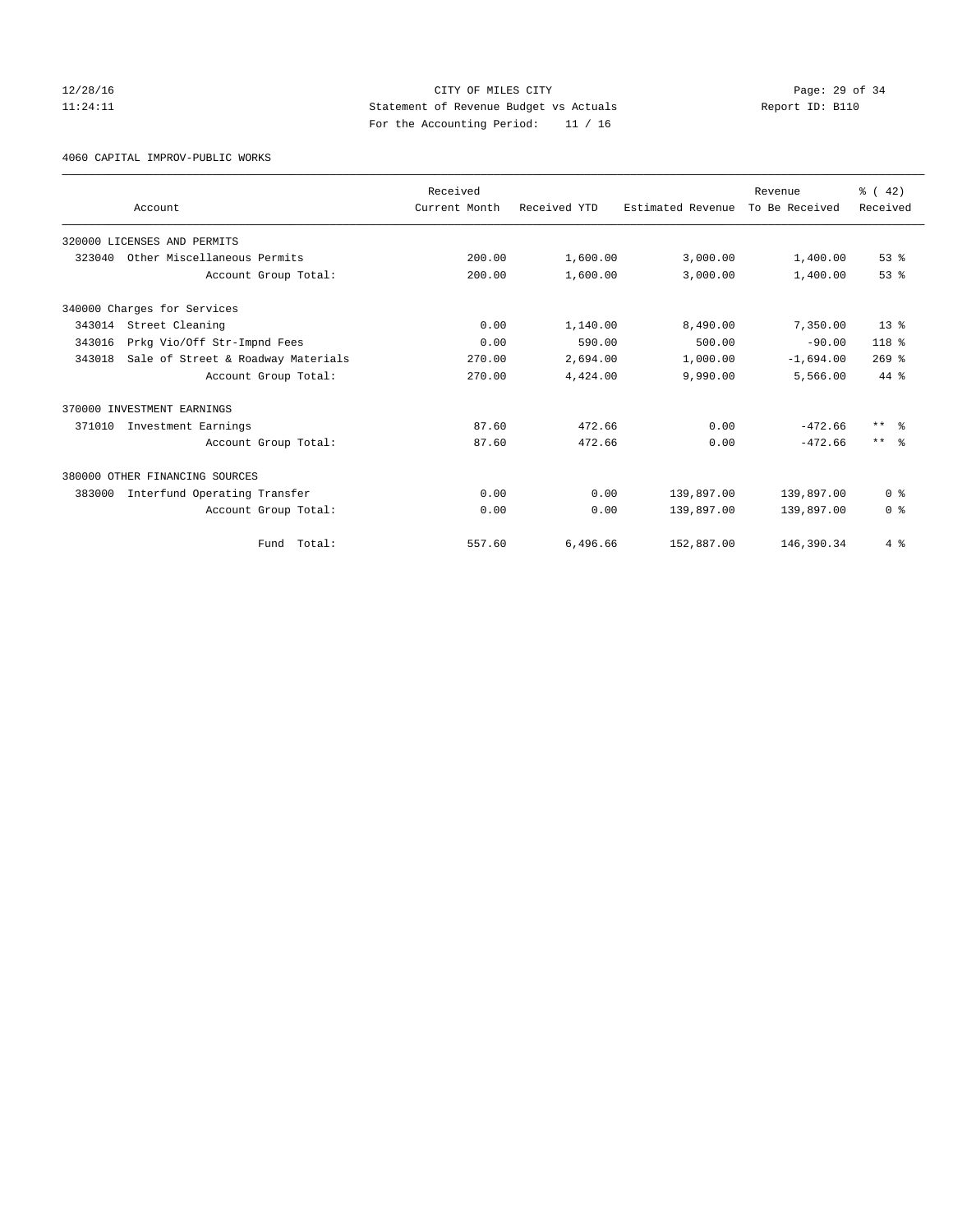# 12/28/16 Page: 30 of 34 11:24:11 Statement of Revenue Budget vs Actuals Report ID: B110 For the Accounting Period: 11 / 16

#### 5210 WATER UTILITY

|        |                                     | Received      |              |                   | Revenue        | $\frac{3}{6}$ ( 42) |
|--------|-------------------------------------|---------------|--------------|-------------------|----------------|---------------------|
|        | Account                             | Current Month | Received YTD | Estimated Revenue | To Be Received | Received            |
|        | 340000 Charges for Services         |               |              |                   |                |                     |
| 343021 | Metered Water Sales                 | 132,339.86    | 1,011,827.67 | 1,843,758.00      | 831,930.33     | $55$ $%$            |
| 343022 | Unmetered Water Sales/Chrgoffs      | 0.00          | 310.01       | 1,600.00          | 1,289.99       | 19 <sup>°</sup>     |
| 343023 | Bulk Water Sales                    | 43.02         | 6,162.68     | 6,000.00          | $-162.68$      | 103 <sub>8</sub>    |
| 343024 | Sales of Water Materials & Supplies | 50.00         | 260.00       | 0.00              | $-260.00$      | $***$ $ -$          |
| 343025 | Hookup Fee                          | 600.00        | 12,840.00    | 8,000.00          | $-4,840.00$    | $161$ %             |
| 343026 | Water Install/Tap Chrgs/Labor       | 75.00         | 5,971.00     | 4,000.00          | $-1,971.00$    | 149 %               |
| 343027 | Chq for Wtr Dept. Serv              | 910.00        | 3,235.00     | 0.00              | $-3, 235.00$   | $***$ $ -$          |
| 343029 | Curb Stop Replacement Fee           | 3,586.00      | 18,273.00    | 42,500.00         | 24, 227.00     | 43.8                |
|        | Account Group Total:                | 137,603.88    | 1,058,879.36 | 1,905,858.00      | 846, 978.64    | 56 <sup>8</sup>     |
|        | 360000 MISCELLANEOUS REVENUE        |               |              |                   |                |                     |
| 362020 | MISC REVENUE                        | 30.00         | 30.00        | 1,000.00          | 970.00         | 3 <sup>8</sup>      |
|        | Account Group Total:                | 30.00         | 30.00        | 1,000.00          | 970.00         | 38                  |
|        | 370000 INVESTMENT EARNINGS          |               |              |                   |                |                     |
| 371010 | Investment Earnings                 | 2,006.01      | 10,425.61    | 6,000.00          | $-4,425.61$    | $174$ $%$           |
|        | Account Group Total:                | 2,006.01      | 10,425.61    | 6,000.00          | $-4, 425.61$   | $174$ $%$           |
|        | Fund Total:                         | 139,639.89    | 1,069,334.97 | 1,912,858.00      | 843,523.03     | 56%                 |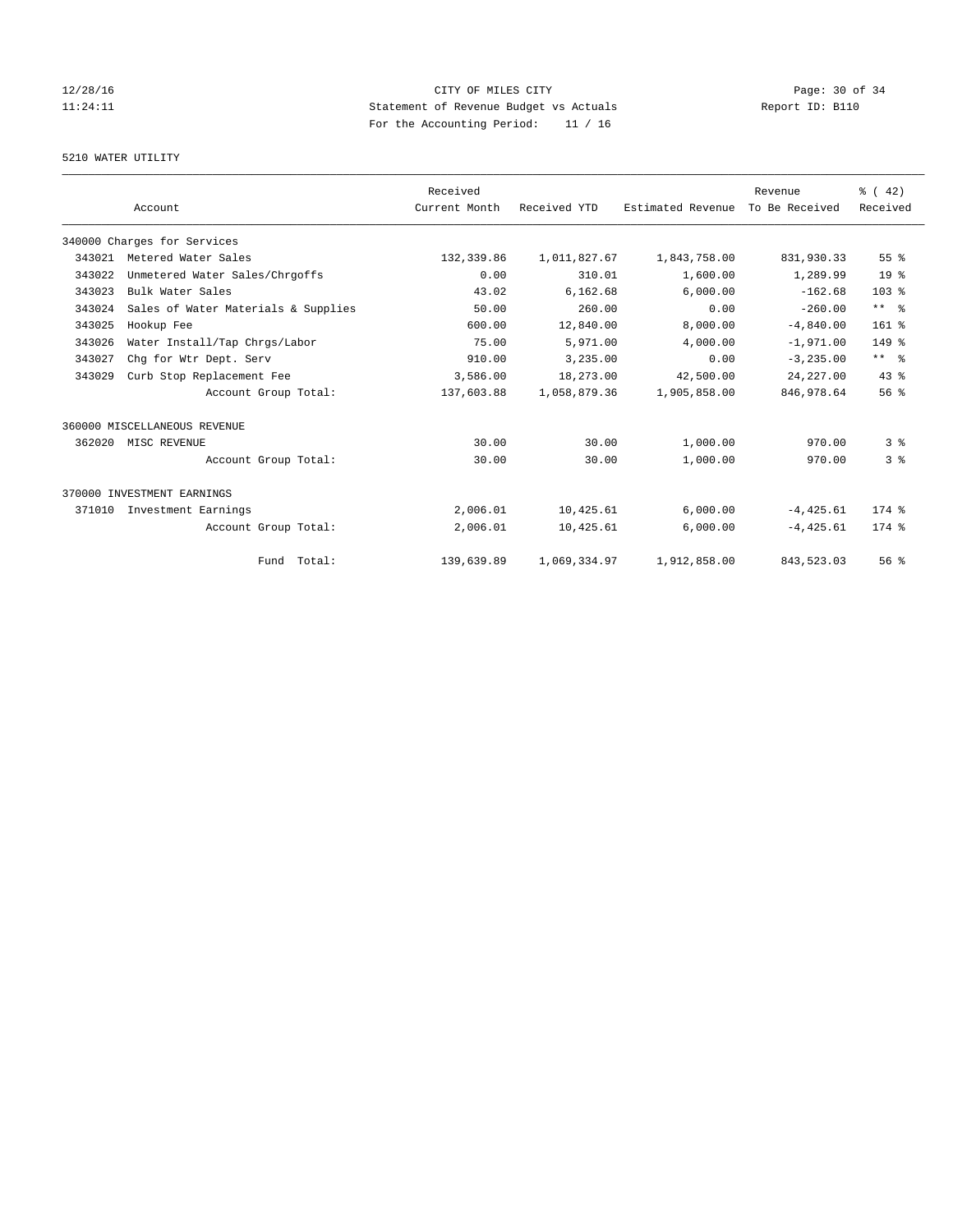### 12/28/16 Page: 31 of 34 11:24:11 Statement of Revenue Budget vs Actuals Report ID: B110 For the Accounting Period: 11 / 16

5310 SEWER UTILITY

|        |                                         | Received      |              |                                  | Revenue        | % (42)         |
|--------|-----------------------------------------|---------------|--------------|----------------------------------|----------------|----------------|
|        | Account                                 | Current Month | Received YTD | Estimated Revenue To Be Received |                | Received       |
|        | 330000 INTERGOVERNMENTAL REVENUES       |               |              |                                  |                |                |
| 331991 | Federal Stimulus                        | 0.00          | 100.00       | 0.00                             | $-100.00$      | $***$ $ -$     |
| 334120 | TSEP Grant                              | 0.00          | 0.00         | 500,000.00                       | 500,000.00     | 0 <sup>8</sup> |
| 334121 | DNRC GRANTS                             | 0.00          | 0.00         | 50,000.00                        | 50,000.00      | 0 <sup>8</sup> |
| 334122 | Renewable Resource Grant                | 0.00          | 0.00         | 50,000.00                        | 50,000.00      | 0 <sup>8</sup> |
|        | Account Group Total:                    | 0.00          | 100.00       | 600,000.00                       | 599,900.00     | 0 <sup>8</sup> |
|        | 340000 Charges for Services             |               |              |                                  |                |                |
|        | 343031 Sewer Service Charges            | 164, 912.98   | 824, 147.52  | 2,038,010.00                     | 1, 213, 862.48 | $40*$          |
| 343032 | Sewer Installation Charges/Chrgoffs     | 0.00          | 177.28       | 1,000.00                         | 822.72         | 18 %           |
| 343033 | Hookup Fee                              | 600.00        | 1,920.00     | 4,000.00                         | 2,080.00       | 48 %           |
| 343034 | Treatment Facilities Fees               | 250.00        | 935.00       | 2,000.00                         | 1,065.00       | 47.8           |
| 343036 | Miscellaneous Sewer Revenue (Labor)     | 0.00          | 1,780.00     | 1,000.00                         | $-780.00$      | 178 %          |
| 343037 | Baker Road Etc.                         | 1,134.79      | 4,923.35     | 6,200.00                         | 1,276.65       | 79 %           |
|        | Account Group Total:                    | 166,897.77    | 833,883.15   | 2,052,210.00                     | 1,218,326.85   | $41*$          |
|        | 360000 MISCELLANEOUS REVENUE            |               |              |                                  |                |                |
| 361010 | Land Rental                             | 0.00          | 75.90        | 1,600.00                         | 1,524.10       | 5 <sup>8</sup> |
| 362020 | MISC REVENUE                            | 0.00          | 0.00         | 3,000.00                         | 3,000.00       | 0 <sup>8</sup> |
|        | Account Group Total:                    | 0.00          | 75.90        | 4,600.00                         | 4,524.10       | 2 <sup>8</sup> |
|        | 370000 INVESTMENT EARNINGS              |               |              |                                  |                |                |
|        | 371010 Investment Earnings              | 326.26        | 1,563.95     | 500.00                           | $-1,063.95$    | $313*$         |
|        | Account Group Total:                    | 326.26        | 1,563.95     | 500.00                           | $-1,063.95$    | $313*$         |
|        | 380000 OTHER FINANCING SOURCES          |               |              |                                  |                |                |
|        | 381070 Proceeds/Loans/Intercap 016-2015 | 0.00          | 64,696.00    | 6, 200, 000.00                   | 6,135,304.00   | 1 <sup>8</sup> |
|        | Account Group Total:                    | 0.00          | 64,696.00    | 6,200,000.00                     | 6,135,304.00   | 1 <sup>8</sup> |
|        | Fund Total:                             | 167, 224, 03  | 900, 319, 00 | 8,857,310.00                     | 7,956,991.00   | $10*$          |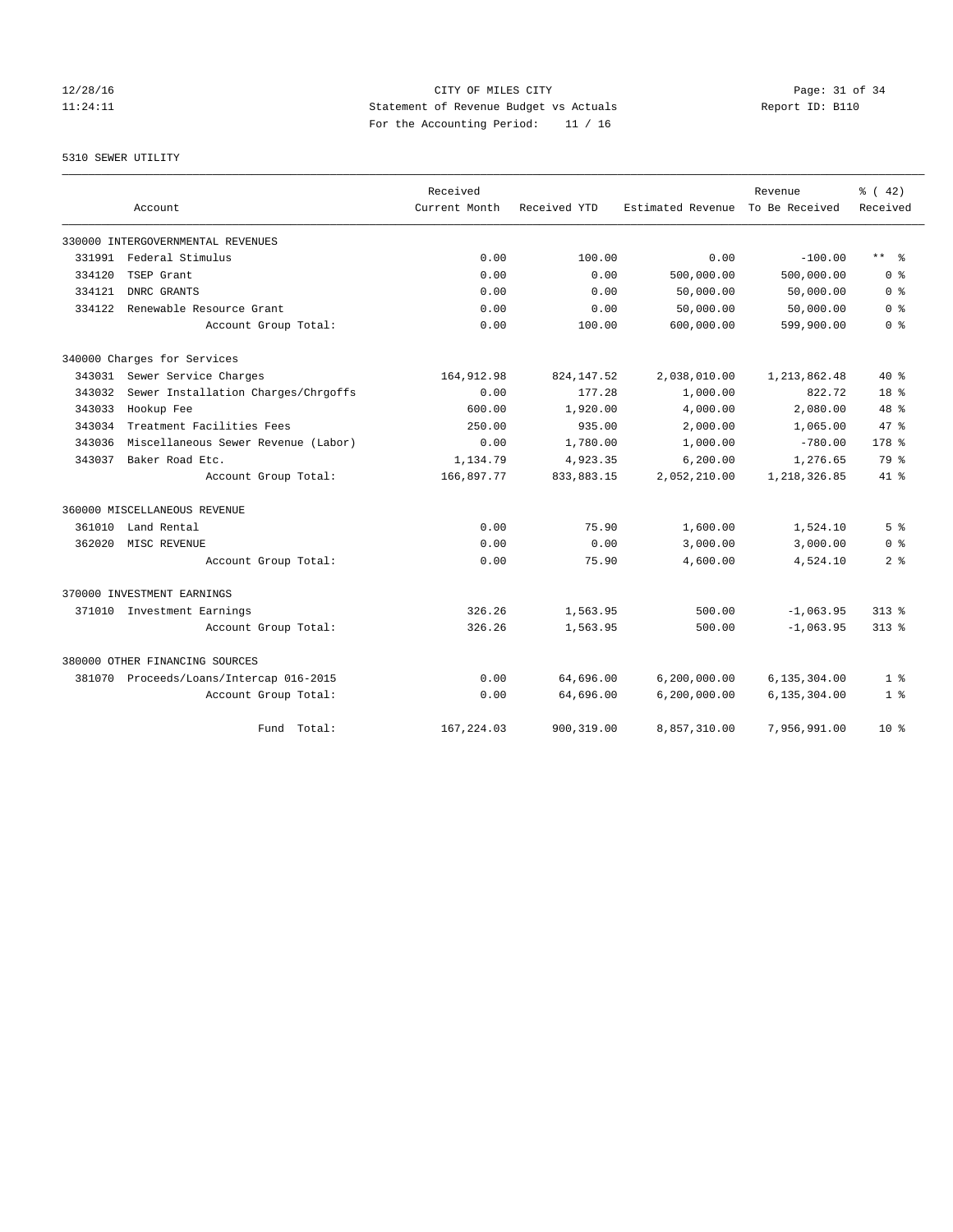### 12/28/16 Page: 32 of 34 11:24:11 Statement of Revenue Budget vs Actuals Report ID: B110 For the Accounting Period: 11 / 16

5510 AMBULANCE FUND

|              | Account                                | Received<br>Current Month | Received YTD | Estimated Revenue | Revenue<br>To Be Received | $\frac{1}{6}$ ( 42)<br>Received |
|--------------|----------------------------------------|---------------------------|--------------|-------------------|---------------------------|---------------------------------|
| 310000 TAXES |                                        |                           |              |                   |                           |                                 |
| 311010       | Real Property Taxes                    | 3,562.86                  | 3,947.22     | 8,366.00          | 4,418.78                  | 47.8                            |
| 311020       | Personal Property Taxes                | 5.06                      | 10.81        | 273.00            | 262.19                    | 4%                              |
| 312000       | Penalty & Interest on Delinquent Taxes | 0.10                      | 4.02         | 30.00             | 25.98                     | 13 <sup>8</sup>                 |
|              | Account Group Total:                   | 3,568.02                  | 3,962.05     | 8,669.00          | 4,706.95                  | 46%                             |
|              | 330000 INTERGOVERNMENTAL REVENUES      |                           |              |                   |                           |                                 |
| 331040       | Medicaid Supplemental Program-State    | 12,591.28                 | 12,591.28    | 6,398.00          | $-6, 193.28$              | 197 <sub>8</sub>                |
|              | Account Group Total:                   | 12,591.28                 | 12,591.28    | 6,398.00          | $-6.193.28$               | 197 <sub>8</sub>                |
|              | 340000 Charges for Services            |                           |              |                   |                           |                                 |
| 341075       | Serv/Cnty-Interlocal Agmt              | 0.00                      | 877.50       | 72,000.00         | 71,122.50                 | 1 <sup>8</sup>                  |
| 342026       | Ambulance Charges                      | 46,999.79                 | 269,643.00   | 830,000.00        | 560, 357.00               | $32*$                           |
| 342027       | Ambulance Standby                      | 0.00                      | 2,535.00     | 5,000.00          | 2,465.00                  | $51$ $%$                        |
|              | Account Group Total:                   | 46,999.79                 | 273,055.50   | 907,000.00        | 633, 944.50               | $30*$                           |
|              | 360000 MISCELLANEOUS REVENUE           |                           |              |                   |                           |                                 |
| 362020       | MISC REVENUE                           | 50.00                     | 50.00        | 0.00              | $-50.00$                  | $***$ $ -$                      |
| 366010       | Misc- From Charge off Accts            | 0.00                      | 1,743.53     | 2,500.00          | 756.47                    | 70 %                            |
|              | Account Group Total:                   | 50.00                     | 1,793.53     | 2,500.00          | 706.47                    | 72 %                            |
|              | 380000 OTHER FINANCING SOURCES         |                           |              |                   |                           |                                 |
| 381070       | Proceeds/Loans/Intercap 016-2015       | 0.00                      | 0.00         | 230,000.00        | 230,000.00                | 0 <sup>8</sup>                  |
|              | Account Group Total:                   | 0.00                      | 0.00         | 230,000.00        | 230,000.00                | 0 <sup>8</sup>                  |
|              | Fund Total:                            | 63,209.09                 | 291,402.36   | 1,154,567.00      | 863, 164.64               | 25%                             |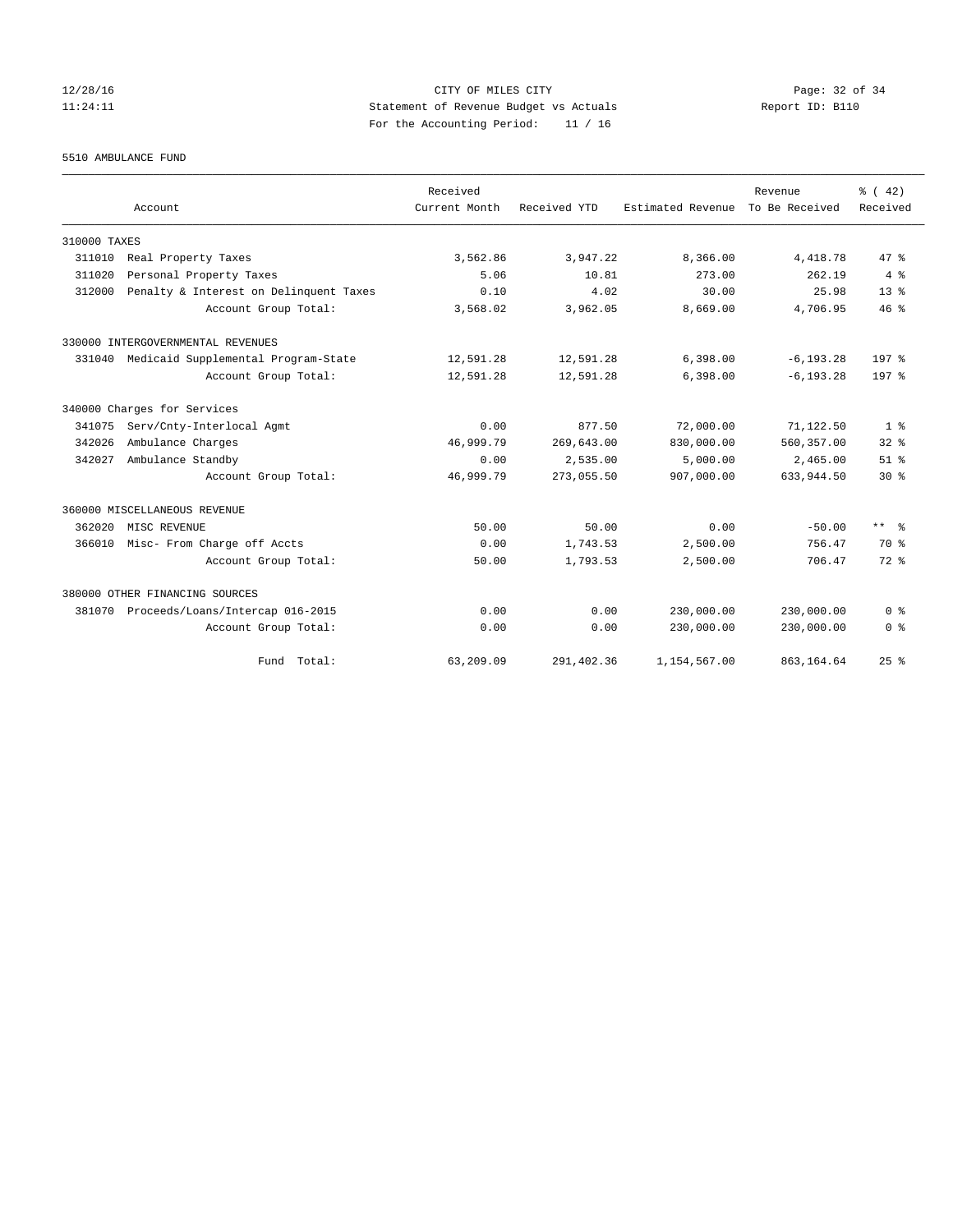### 12/28/16 Page: 33 of 34 11:24:11 Statement of Revenue Budget vs Actuals Report ID: B110 For the Accounting Period: 11 / 16

5610 AIRPORT OPERATING

|              |                                        | Received      |              |                   | Revenue        | $\frac{6}{6}$ ( 42) |
|--------------|----------------------------------------|---------------|--------------|-------------------|----------------|---------------------|
| Account      |                                        | Current Month | Received YTD | Estimated Revenue | To Be Received | Received            |
| 310000 TAXES |                                        |               |              |                   |                |                     |
| 311010       | Real Property Taxes                    | 5,344.31      | 5,920.83     | 14,600.00         | 8,679.17       | $41*$               |
| 311020       | Personal Property Taxes                | 7.59          | 16.21        | 500.00            | 483.79         | 3 <sup>8</sup>      |
| 312000       | Penalty & Interest on Delinquent Taxes | 0.15          | 6.07         | 40.00             | 33.93          | $15*$               |
|              | Account Group Total:                   | 5,352.05      | 5,943.11     | 15,140.00         | 9,196.89       | 39 <sup>8</sup>     |
|              | 330000 INTERGOVERNMENTAL REVENUES      |               |              |                   |                |                     |
| 331127       | FAA ATP17-2017                         | 0.00          | 0.00         | 99,000.00         | 99,000.00      | 0 <sup>8</sup>      |
| 331129       | Federal Aeronautics Admin Grant        | 62,195.38     | 303, 387.50  | 252,800.00        | $-50, 587.50$  | $120*$              |
|              | Account Group Total:                   | 62,195.38     | 303, 387.50  | 351,800.00        | 48, 412.50     | 86 %                |
|              | 340000 Charges for Services            |               |              |                   |                |                     |
| 341075       | Serv/Cnty-Interlocal Agmt              | 0.00          | 0.00         | 30,424.00         | 30,424.00      | 0 <sup>8</sup>      |
| 343061       | Landing Fees                           | 204.75        | 624.75       | 3,000.00          | 2,375.25       | $21*$               |
| 343062       | Aviation Fuel                          | 25,618.60     | 289,729.03   | 440,000.00        | 150,270.97     | 66 %                |
| 343064       | Hangar Rent                            | 7,226.18      | 27, 273.90   | 53,376.00         | 26,102.10      | $51$ $%$            |
| 343065       | Building Rentals                       | 1,124.89      | 5,849.45     | 13,898.00         | 8,048.55       | $42*$               |
| 343067       | Other - Miscellaneous                  | 0.00          | $-0.79$      | 4,800.00          | 4,800.79       | 0 <sup>8</sup>      |
|              | Account Group Total:                   | 34, 174. 42   | 323, 476.34  | 545,498.00        | 222,021.66     | 59 <sup>8</sup>     |
|              | 360000 MISCELLANEOUS REVENUE           |               |              |                   |                |                     |
| 361010       | Land Rental                            | 1,760.01      | 7,780.05     | 24,780.00         | 16,999.95      | 31 <sup>8</sup>     |
| 362020       | MISC REVENUE                           | 0.00          | 209.50       | 200.00            | $-9.50$        | 105 <sub>8</sub>    |
|              | Account Group Total:                   | 1,760.01      | 7,989.55     | 24,980.00         | 16,990.45      | $32*$               |
|              | 370000 INVESTMENT EARNINGS             |               |              |                   |                |                     |
|              | 371010 Investment Earnings             | 3.81          | 15.13        | 150.00            | 134.87         | $10*$               |
|              | Account Group Total:                   | 3.81          | 15.13        | 150.00            | 134.87         | $10*$               |
|              | Fund Total:                            | 103, 485.67   | 640,811.63   | 937,568.00        | 296,756.37     | 68 %                |